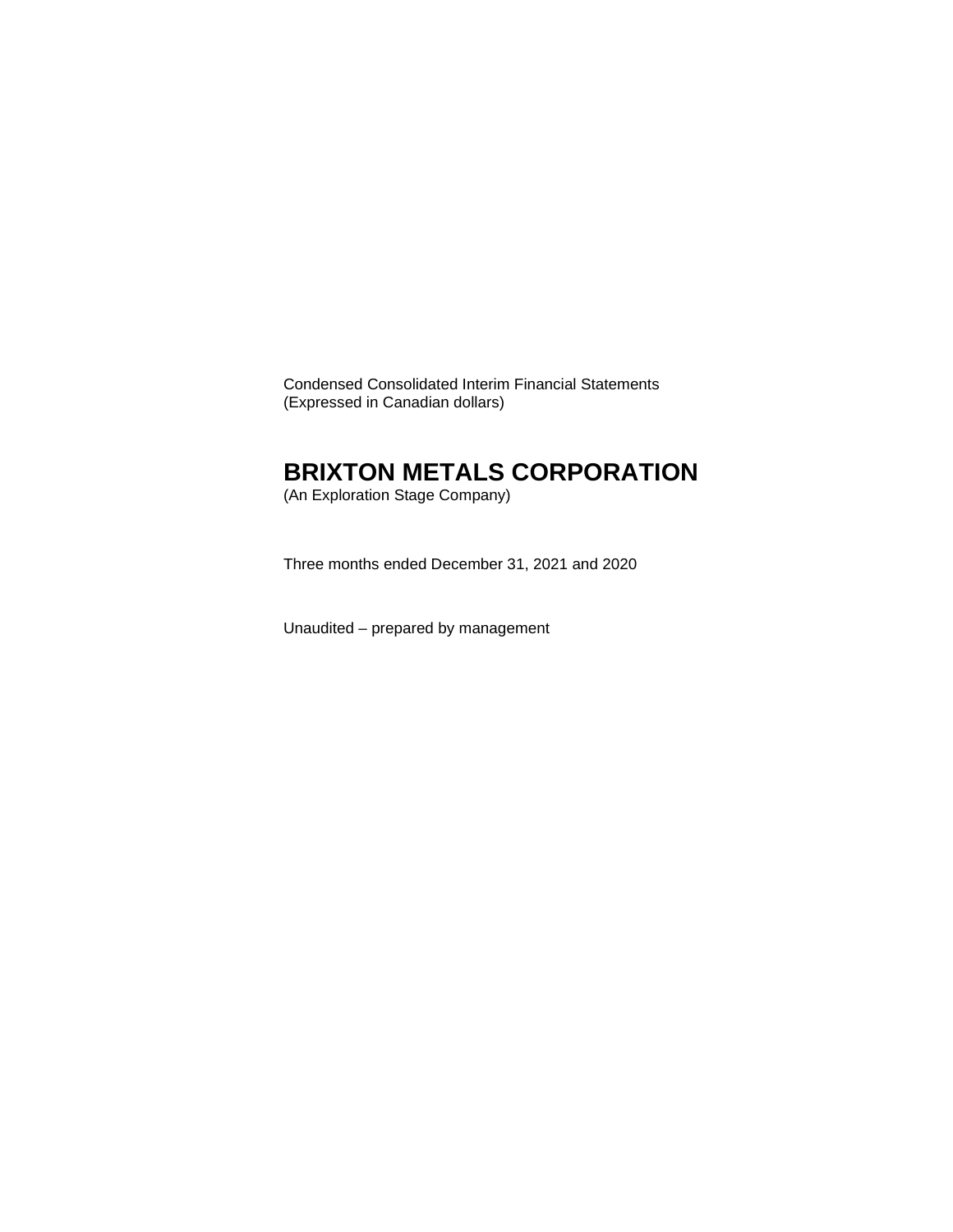(An Exploration Stage Company)

Condensed Consolidated Interim Statements of Financial Position (Unaudited – expressed in Canadian dollars)

|                                                   |                          | December 31,<br>2021 | September 30,<br>2021 |
|---------------------------------------------------|--------------------------|----------------------|-----------------------|
| <b>Assets</b>                                     |                          |                      |                       |
| Current assets:                                   |                          |                      |                       |
| Cash                                              | \$                       | 12,877,250           | \$<br>2,314,564       |
| Receivables (Note 5)                              |                          | 1,100,051            | 1,178,057             |
| Prepaid expenses (Note 6)                         |                          | 274,541              | 41,395                |
|                                                   |                          | 14,251,842           | 3,534,016             |
| Restricted cash (Note 7)                          |                          | 572,859              | 572,859               |
| Equipment (Note 8)                                |                          | 375,384              | 414,518               |
| Exploration and evaluation assets (Note 9)        |                          | 8,319,540            | 8,282,356             |
| <b>Total Assets</b>                               | $\overline{\mathcal{S}}$ | 23,519,625           | \$<br>12,803,749      |
| Current liabilities:                              |                          |                      |                       |
| Accounts payable and accrued liabilities          | \$                       | 393,593              | \$<br>296,792         |
| Due to related parties (Note 10)                  |                          | 145,859              | 202,039               |
| Lease liabilities (Note 11)                       |                          | 33,381               | 45,273                |
| Rental deposit (Note 9(c))                        |                          |                      | 50,000                |
| Flow-through share premium liability (Note 12(b)) |                          | 1,776,408            | 402,931               |
|                                                   |                          | 2,349,241            | 997,035               |
| Reclamation obligation (Note 9)                   |                          | 176,075              | 176,075               |
| <b>Total Liabilities</b>                          |                          | 2,525,316            | 1,173,110             |
| Shareholders' equity:                             |                          |                      |                       |
| Share capital (Note 12(b))                        |                          | 64,197,610           | 54, 547, 497          |
| Reserves (Note 12(d))                             |                          | 9,983,952            | 9,270,900             |
| Deficit                                           |                          | (53, 187, 253)       | (52, 187, 758)        |
|                                                   |                          | 20,994,309           | 11,630,639            |
| <b>Total Liabilities and Shareholders' Equity</b> | \$                       | 23,519,625           | \$<br>12,803,749      |

Nature of operations and going concern (Note 1)

The accompanying notes are an integral part of these condensed consolidated interim financial statements.

Approved on behalf of the Board:

"Cale Moodie" \_\_\_\_\_\_\_Director

"Gary Thompson" Director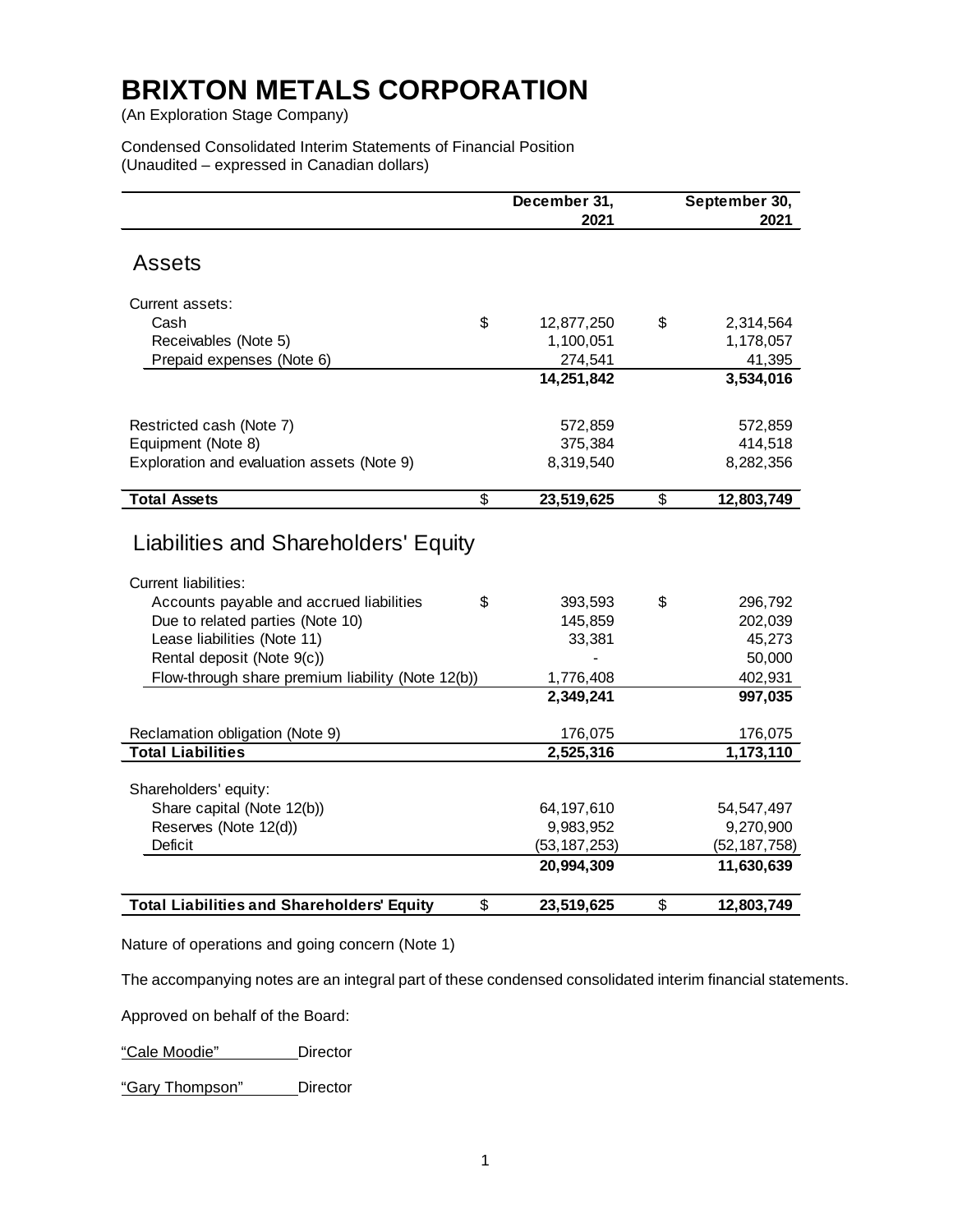(An Exploration Stage Company)

Condensed Consolidated Interim Statements of Loss and Comprehensive Loss (Unaudited – expressed in Canadian dollars)

|                                                          | Three months ended |              |    |              |  |  |
|----------------------------------------------------------|--------------------|--------------|----|--------------|--|--|
|                                                          |                    | Dec 31, 2021 |    | Dec 31, 2020 |  |  |
|                                                          |                    |              |    |              |  |  |
| Expenses:<br>Amortization (Note 8)                       | \$                 | 39,134       | \$ | 22,889       |  |  |
| Conference and exhibition                                |                    | 2.178        |    |              |  |  |
|                                                          |                    |              |    | 9,676        |  |  |
| Directors' fees (Note 10)                                |                    | 15,750       |    | 13,500       |  |  |
| Exploration and evaluation expenditures (Note 9)         |                    | 379,860      |    | 1,432,996    |  |  |
| Insurance                                                |                    | 17,458       |    | 7,103        |  |  |
| Interest and bank charges                                |                    | 1,203        |    | 1,758        |  |  |
| Investor relations                                       |                    | 126,077      |    | 109,465      |  |  |
| Listing and filing fees                                  |                    | 2,434        |    | 3,686        |  |  |
| Management fees (Note 10)                                |                    | 189,603      |    | 62,016       |  |  |
| Office and sundry                                        |                    | 65,755       |    | 48,395       |  |  |
| Professional services (Note 10)                          |                    | 73,973       |    | 46,656       |  |  |
| Rent                                                     |                    | 8,830        |    | 8,830        |  |  |
| Salaries and employee benefits (Note 10)                 |                    | 93,592       |    | 78,059       |  |  |
| Travel and meals                                         |                    | 1,806        |    | 1,394        |  |  |
|                                                          |                    | (1,017,653)  |    | (1,846,423)  |  |  |
|                                                          |                    |              |    |              |  |  |
| Interest income                                          |                    | 829          |    | 9,074        |  |  |
| Lease accretion (Note 11)                                |                    | (926)        |    | (2,023)      |  |  |
| Reduction of flow-through premium liability (Note 12(b)) |                    | 18,255       |    | 78,377       |  |  |
|                                                          |                    | 18,158       |    | 85,428       |  |  |
| Loss and comprehensive loss for the period               | \$                 | (999, 495)   | \$ | (1,760,995)  |  |  |
| Loss per share - basic and diluted                       | \$                 | (0.00)       | \$ | (0.01)       |  |  |
| Weighted average number of shares outstanding            |                    | 211,333,753  |    | 185,030,622  |  |  |

The accompanying notes are an integral part of these condensed consolidated interim financial statements.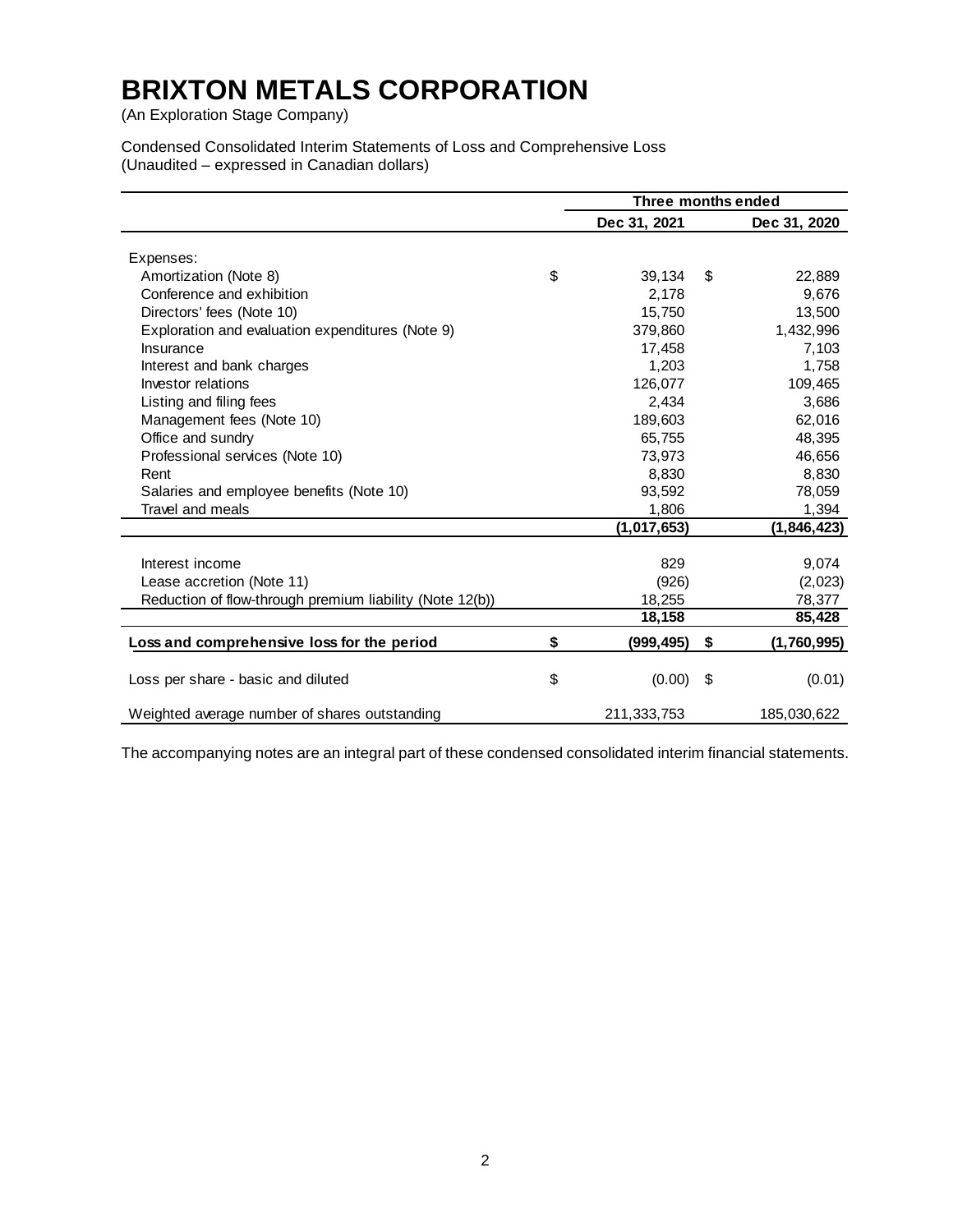(An Exploration Stage Company)

Condensed Consolidated Interim Statements of Changes in Shareholders' Equity (Unaudited – expressed in Canadian dollars, except share amounts)

|                                             |               |                        | Share-based |    |                     |                     |
|---------------------------------------------|---------------|------------------------|-------------|----|---------------------|---------------------|
|                                             | <b>Number</b> |                        | payments    |    |                     |                     |
|                                             | of shares     | Share capital          | reserve     |    | <b>Deficit</b>      | <b>Total equity</b> |
| September 30, 2020                          | 171,754,847   | \$<br>47,893,291<br>\$ | 8,336,289   | S  | $(42,768,551)$ \$   | 13,461,029          |
| Common shares issued for mineral properties | 1,200,000     | 420,000                |             |    |                     | 420,000             |
| Common shares issued for cash               | 8,510,638     | 2,000,000              |             |    |                     | 2,000,000           |
| Flow through shares issued for cash         | 13,792,002    | 4,965,121              |             |    |                     | 4,965,121           |
| Flow through premium liability              |               | (1, 110, 360)          |             |    |                     | (1, 110, 360)       |
| Stock options exercised                     | 140,000       | 37,818                 | (16, 818)   |    |                     | 21,000              |
| Warrants exercised                          | 2,413,737     | 642,393                | (29, 716)   |    |                     | 612,677             |
| Share issuance costs                        |               | (300, 766)             | 71,438      |    |                     | (229, 328)          |
| Loss for the period                         |               |                        |             |    | (1,760,995)         | (1,760,995)         |
| December 31, 2020                           | 197,811,224   | 54, 547, 497           | 8,361,193   |    | (44, 529, 546)      | 18,379,144          |
| Share-based payments                        |               |                        | 909,707     |    |                     | 909,707             |
| Loss for the period                         |               |                        |             |    | (7,658,212)         | (7,658,212)         |
| September 30, 2021                          | 197,811,224   | 54, 547, 497           | 9,270,900   |    | (52, 187, 758)      | 11,630,639          |
| Common shares issued for cash               | 15, 132, 110  | 2,723,780              |             |    |                     | 2,723,780           |
| Flow through shares issued for cash         | 33,741,000    | 6,748,200              |             |    |                     | 6,748,200           |
| Charity flow through shares issued for cash | 11,029,414    | 2,702,206              |             |    |                     | 2,702,206           |
| Flow through premium liability              |               | (1, 391, 732)          |             |    |                     | (1, 391, 732)       |
| Residual value of warrants issued           |               | (599, 025)             | 599,025     |    |                     |                     |
| Warrants exercised                          | 57,925        | 14,981                 | (6, 292)    |    |                     | 8,689               |
| Share issuance costs                        |               | (548, 297)             | 120,319     |    |                     | (427, 978)          |
| Loss for the period                         |               |                        |             |    | (999, 495)          | (999, 495)          |
| December 31, 2021                           | 257,771,673   | \$<br>64,197,610 \$    | 9,983,952   | \$ | $(53, 187, 253)$ \$ | 20,994,309          |

The accompanying notes are an integral part of these condensed consolidated interim financial statements.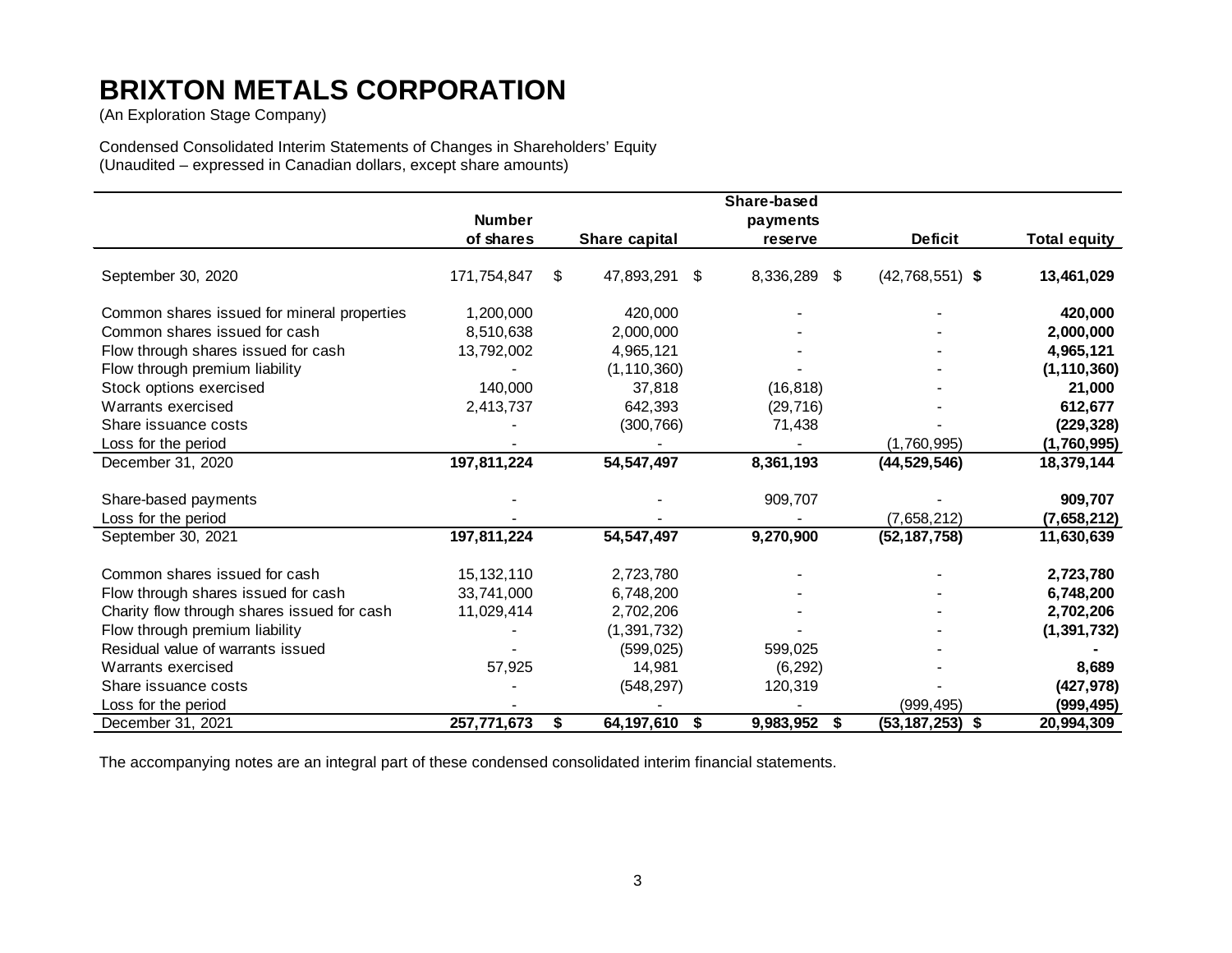(An Exploration Stage Company)

Condensed Consolidated Interim Statements of Cash Flows (Unaudited – expressed in Canadian dollars)

|                                                                   |                       |                            | Three months ended |
|-------------------------------------------------------------------|-----------------------|----------------------------|--------------------|
|                                                                   | Dec 31, 2021          |                            | Dec 31, 2020       |
| Cash flows used in operating activities:                          |                       |                            |                    |
| Loss for the period<br>Items not affecting cash:                  | \$<br>$(999, 495)$ \$ |                            | (1,760,995)        |
| Amortization                                                      | 39,134                |                            | 22,889             |
| Recognition of flow-through premium liability                     | (18, 255)             |                            | (78, 377)          |
| Lease accretion                                                   | 926                   |                            | 2,023              |
| Changes in non-cash working capital:                              |                       |                            |                    |
| Receivables                                                       | 78,006                |                            | (45, 683)          |
| Prepaid expenses                                                  | (233, 146)            |                            | (61,096)           |
| Accounts payable and accrued liabilities                          | 38,054                |                            | (278, 825)         |
| Due to related parties                                            | (56, 180)             |                            | (147, 091)         |
| Rental deposit                                                    | (50,000)              |                            |                    |
|                                                                   | (1, 200, 956)         |                            | (2, 347, 155)      |
| Cash flows used in investing activities:                          |                       |                            |                    |
| Mineral property acquisition costs                                | (39, 184)             |                            | (1,325,118)        |
| Disposition of exploration and evaluation assets                  | 2,000                 |                            |                    |
| Reclamation bonds posted as restricted cash                       |                       |                            | (42,000)           |
|                                                                   | (37, 184)             |                            | (1, 367, 118)      |
| Cash flows from financing activities:                             |                       |                            |                    |
| Shares issued for cash                                            | 12, 174, 186          |                            | 6,965,121          |
| Stock options exercised                                           |                       |                            | 21,000             |
| Warrants exercised                                                | 8,689                 |                            | 612,677            |
| Payments towards lease liabilities                                | (12, 818)             |                            | (12, 344)          |
| Share issuance costs                                              | (369, 231)            |                            | (220, 245)         |
|                                                                   | 11,800,826            |                            | 7,366,209          |
| Change in cash                                                    | 10,562,686            |                            | 3,651,936          |
| Cash, beginning of the period                                     | 2,314,564             |                            | 5,233,148          |
| Cash, end of the period                                           | \$<br>12,877,250      | $\boldsymbol{\mathsf{\$}}$ | 8,885,084          |
|                                                                   |                       |                            |                    |
| Supplemental non-cash financing information:                      |                       |                            |                    |
| Shares issued for mineral properties                              | \$                    | \$                         | 991,477            |
| Finders warrants issued                                           | \$<br>120,319         | Φ                          | 296,751            |
| Share issuance costs in accounts payable                          | \$<br>58,747          | \$                         |                    |
| Equipment in accounts payable - opening                           | \$                    | \$                         | 45,710             |
| Flow-through premium liability on issuance of flow-through shares | \$<br>1,391,732       | \$                         | 606,149            |
| Amounts transferred to share capital on exercise of options       | \$                    | \$                         | 95,386             |
| Amounts transferred to share capital on exercise of warrants      | \$<br>6,292           | \$                         | 88,585             |
| Residual value of warrants issued                                 | \$<br>599,025         | \$                         |                    |

The accompanying notes are an integral part of these condensed consolidated interim financial statements.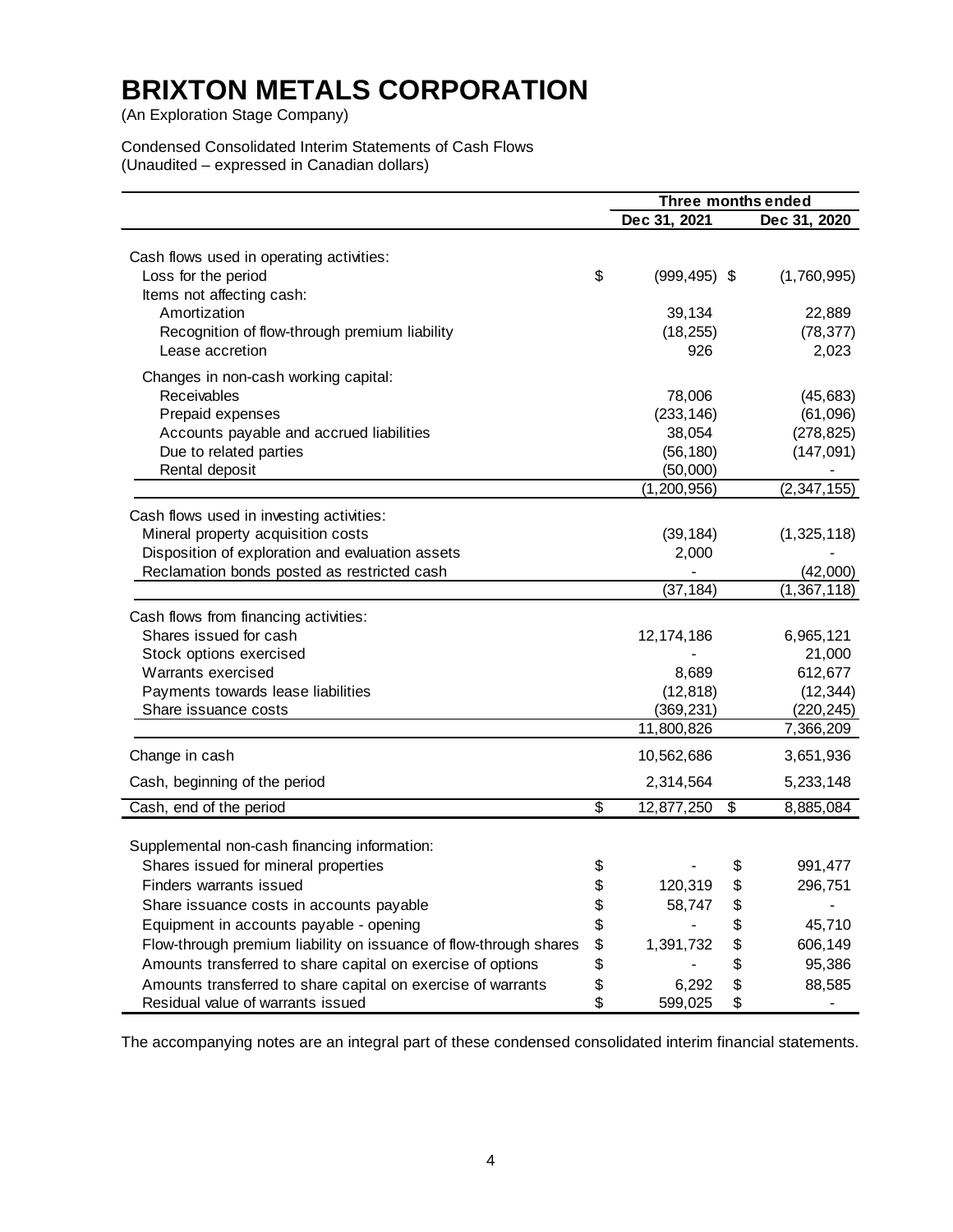(An Exploration Stage Company)

Notes to Condensed Consolidated Interim Financial Statements Three months ended December 31, 2021 and 2020 (Unaudited – expressed in Canadian dollars)

### **1. Nature of operations and going concern:**

Brixton Metals Corporation ("Brixton" or the "Company") was incorporated under the Business Corporations Act of British Columbia on September 28, 2009. The Company is an exploration stage company and engages principally in the acquisition, exploration, and evaluation of mineral properties. The Company's head office address is Suite 551 – 409 Granville Street, Vancouver, BC, V6C 1T2, Canada. The Company is listed on the TSX Venture Exchange ("TSX-V") and trades under the symbol BBB.

These condensed consolidated interim financial statements have been prepared on a going concern basis which assumes that the Company will be able to realize its assets and settle its obligations in the normal course of business.

The ability of the Company to carry out its planned business objectives is dependent on its ability to raise adequate financing from lenders, shareholders, and other investors and/or achieve operating profitability and generate positive cash flows. There can be no assurances that the Company will continue to obtain the additional financial resources necessary and/or achieve profitability or positive cash flows. If the Company is unable to obtain adequate financing, the Company will be required to curtail operations, exploration, and evaluation activities.

During the three months ended December 31, 2021, the Company completed additional financings and estimates it has sufficient funds to operate for the ensuing 12 months.

In March 2020, the World Health Organization declared coronavirus COVID-19 a global pandemic. This contagious disease outbreak, which has continued to spread, and any related adverse public health developments, has adversely affected workforces, economies, and financial markets globally, potentially leading to an economic downturn. It is not possible for the Company to predict the duration or magnitude of the adverse results of the outbreak and its effects on the Company's business or ability to raise funds.

These condensed consolidated interim financial statements do not reflect adjustments, which could be material to the carrying values of assets and liabilities, which may be required should the Company be unable to continue as a going concern.

# **2. Significant accounting policies:**

(a) Statement of compliance:

These condensed consolidated interim financial statements, including comparatives, have been prepared in accordance with International Accounts Standards ("IAS") 34, "Interim Financial Reporting" using accounting policies consistent with International Financial Reporting Standards ("IFRS"), as issued by the International Accounting Standards Board and Interpretations issued by the International Financial Reporting Interpretations Committee ("IFRIC").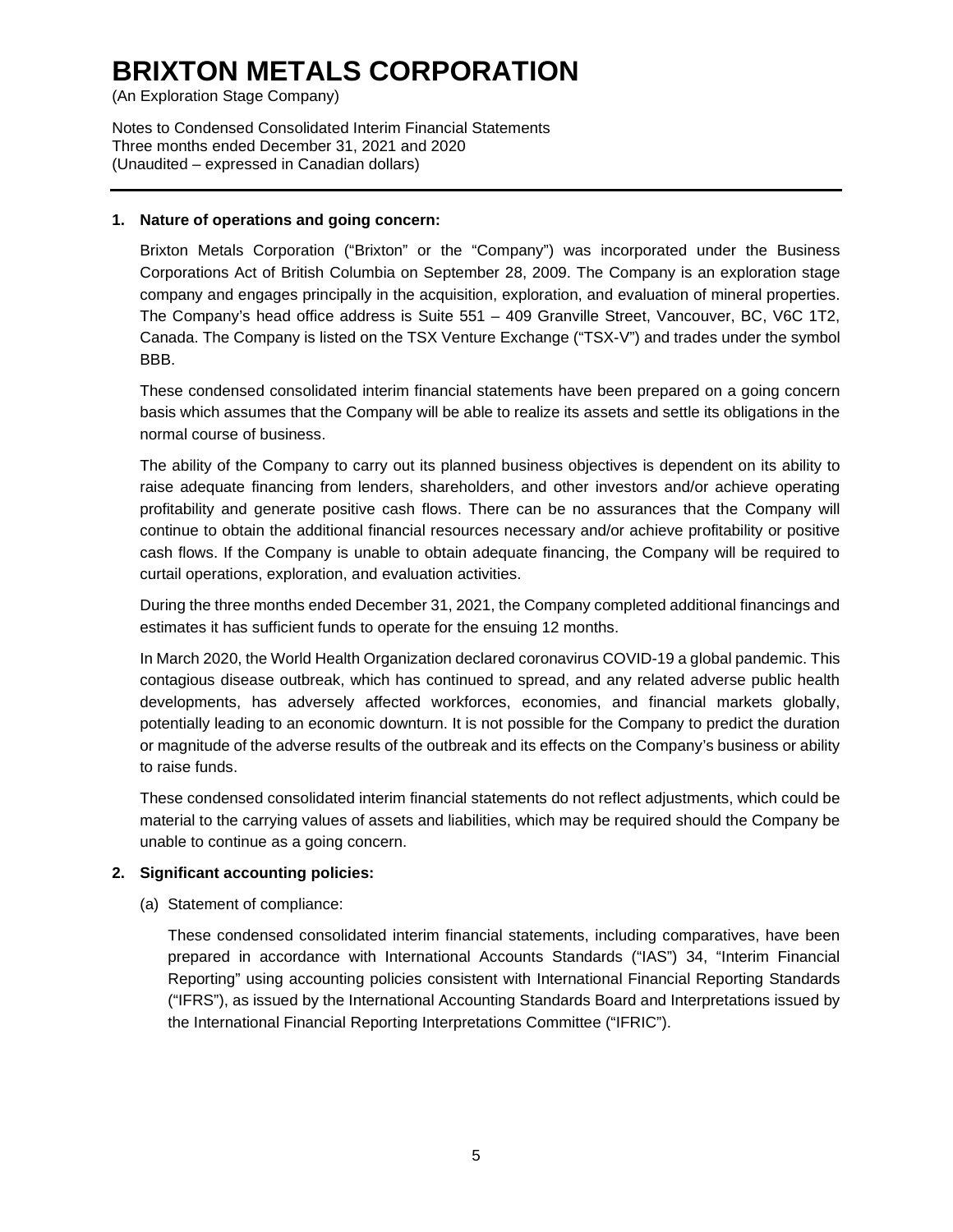(An Exploration Stage Company)

Notes to Condensed Consolidated Interim Financial Statements Three months ended December 31, 2021 and 2020 (Unaudited – expressed in Canadian dollars)

#### **2. Significant accounting policies (continued):**

(a) Statement of compliance (continued):

Unless otherwise stated, amounts are expressed in Canadian dollars.

These condensed consolidated interim financial statements were authorized for issuance by the Board on February 28, 2022.

(b) Basis of consolidation:

These condensed consolidated interim financial statements include the accounts of the Company and its wholly owned subsidiary Brixton USA Corporation ("Brixton USA"). The financial statements of Brixton USA are included in the condensed consolidated interim financial statements from the date on which control was transferred to the Company. Control exists when the Company has the power, directly or indirectly, to govern the financial and operating policies of an entity so as to obtain benefits from its activities. All significant intercompany accounts and transactions have been eliminated on consolidation.

(c) Critical accounting judgments and estimates:

The preparation of these condensed consolidated interim financial statements requires management to make judgments, estimates and assumptions that affect the application of policies and reported amounts of assets and liabilities, and income and expenses. Although management uses historical experience and its best knowledge of the amount, events or actions to form the basis for judgments and estimates, actual results may differ from these estimates.

# **Estimates**

Estimates and underlying assumptions are reviewed on an ongoing basis. Revisions to accounting estimates are recognized in the period in which the estimate is revised if the revision affects only that period or in the period of the revision and further periods if the review affects both current and future periods. The most significant accounts that require estimates as the basis for determining the stated amounts include: impairment of exploration and evaluation assets; provision for environmental rehabilitation; inputs used in the valuation of share-based payments and accrual of refundable tax credits.

# *Share-based payments:*

The Company uses the fair value-based method of accounting for stock options granted to employees and others as well as agent options or finders' warrants issued on common share issuances. Under this method, the fair value of the stock options at the date of the grant, as determined using the Black-Scholes option pricing model, is recognized to expense over the vesting period. The fair value of agent options at the date of issuance, as determined using the Black-Scholes model, is recognized as share issuance costs, with the offsetting credit to sharebased payments reserve. If the stock options or agent options are exercised, the proceeds are credited to share capital and the fair value of the options or agent options exercised is reclassified from share-based payments reserve to share capital.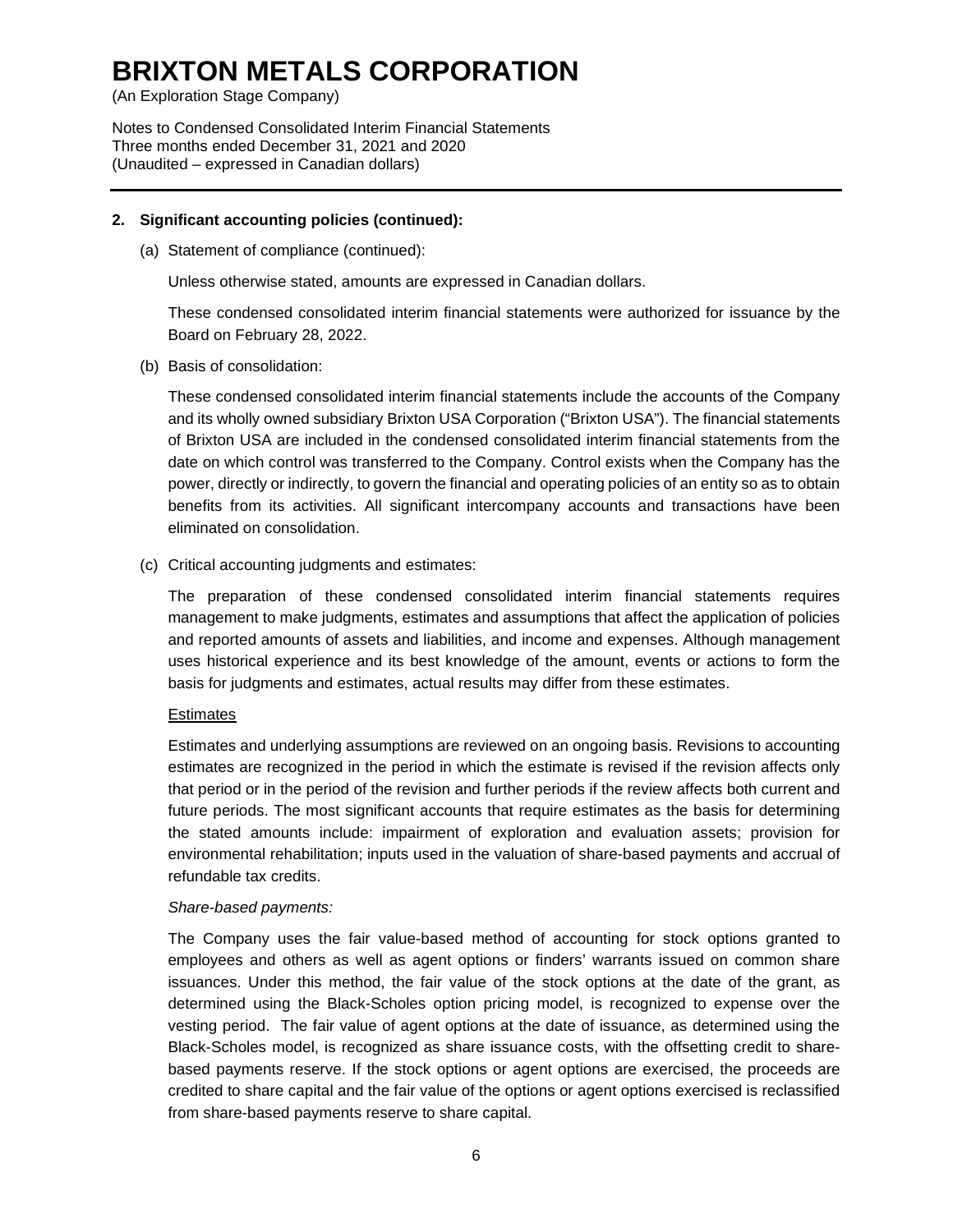(An Exploration Stage Company)

Notes to Condensed Consolidated Interim Financial Statements Three months ended December 31, 2021 and 2020 (Unaudited – expressed in Canadian dollars)

### **2. Significant accounting policies (continued):**

(c) Critical accounting judgments and estimates (continued):

### Estimates (continued)

## *Exploration and evaluation assets:*

The Company capitalizes mining property acquisition costs which are to be amortized when production is attained or the balance thereof written off should the property be disproven through exploration or abandoned. The carrying value of the Company's mineral property is reviewed by management at least annually, or whenever events or circumstances indicate that its carrying value may not be recovered. If impairment is determined to exist, a formal estimate of the recoverable amount is performed and an impairment loss is recognized to the extent that the carrying amount exceeds the recoverable amount. The recoverable amount of an asset is measured at the higher of value in use and fair value less costs to sell.

### *Environmental rehabilitation obligation:*

The Company recognizes statutory, contractual or other legal obligations related to the retirement of its exploration and evaluation assets and its tangible long-lived assets when such obligations are incurred, if a reasonable estimate of fair value can be made. These obligations are measured initially at fair value and the resulting costs are capitalized to the carrying value of the related asset. In subsequent periods, the liability is adjusted for any changes in the amount or timing and for the discounting of the underlying future cash flows. The capitalized asset retirement cost is amortized to operations over the life of the asset.

#### *Accrual of refundable mining tax credits*

The provincial government of BC provides for a refundable tax on net qualified mining exploration expenditures incurred in BC. The credit is calculated as 20% of qualified mining exploration expenses. Management has estimated and accrued the likely refundable amount arising from expenditures incurred.

#### **Judgments**

Critical judgments exercised in applying accounting policies that have the most significant effect on the amounts recognized in the condensed consolidated interim financial statements are as follows:

#### *Lease term of contracts with renewal options:*

The Company applies judgement in evaluating whether it is reasonably certain to exercise the option to renew, including the consideration of all relevant factors that create an economic incentive to exercise the renewal option.

#### *Going concern:*

Significant judgments are made in the Company's assessment of its ability to continue as a going concern as described in Note 1.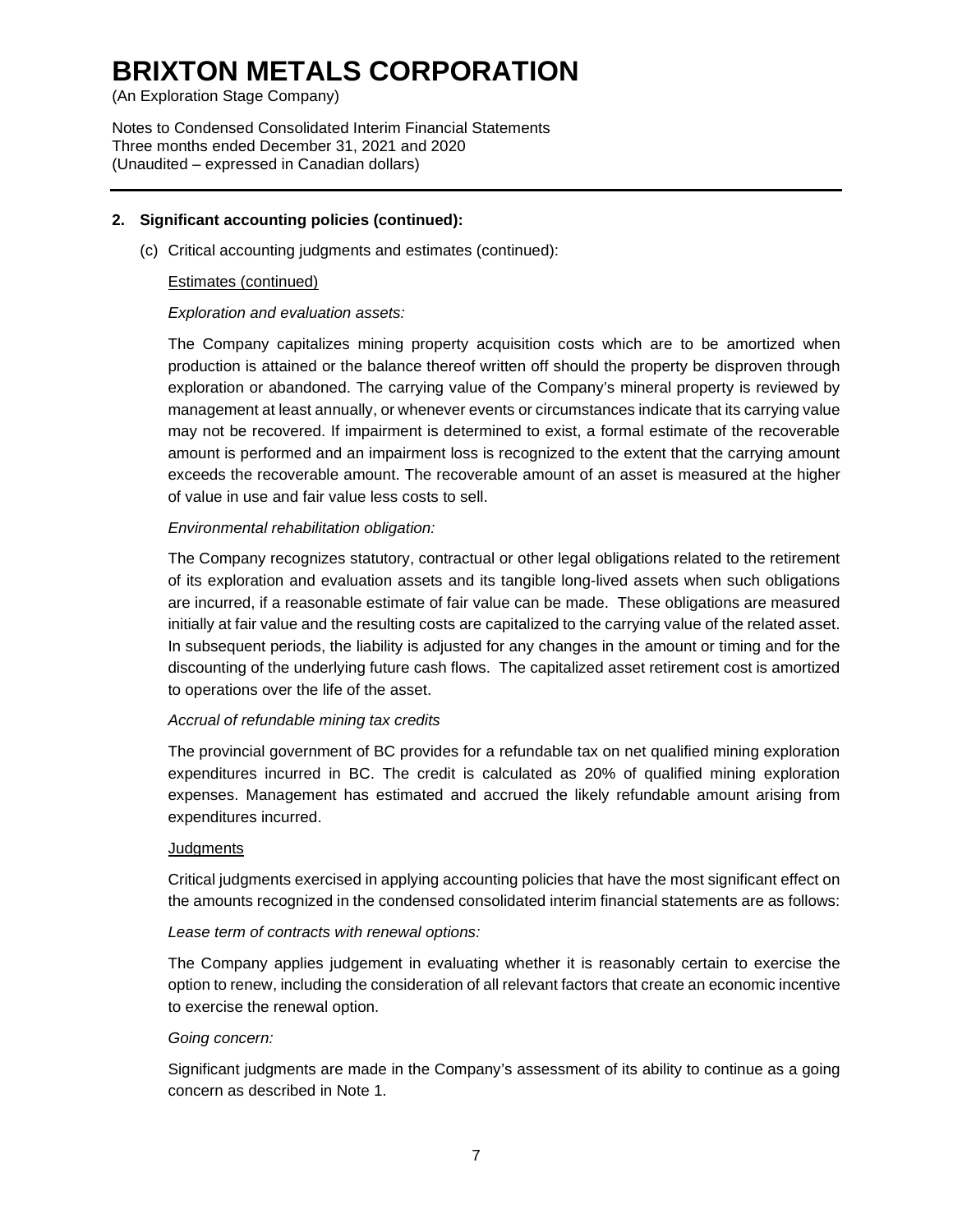(An Exploration Stage Company)

Notes to Condensed Consolidated Interim Financial Statements Three months ended December 31, 2021 and 2020 (Unaudited – expressed in Canadian dollars)

### **3. Accounting standards issued for adoption in future periods:**

The accounting policies used in the preparation of these condensed consolidated interim financial statements are consistent with those used in the preparation of the audited consolidated financial statements for the year ended September 30, 2021.

### **4. Capital management:**

The Company's objectives when managing capital are to safeguard the Company's ability to continue as a going concern, so that it can provide returns for shareholders and benefits for other stakeholders, and to bring its mineral properties to commercial production.

The Company depends on external financing to fund its activities. The capital structure of the Company currently consists of common shares, stock options and share purchase warrants. The Company manages the capital structure and makes adjustments to it in light of changes in economic conditions and the risk characteristics of the underlying assets, being mineral properties. In order to maintain or adjust the capital structure, the Company may issue new shares through private placements, or sell assets to fund operations. Management reviews its capital management strategy on a regular basis. The Company is not subject to externally imposed capital requirements.

The Company invests all capital that is surplus to its immediate operational needs in short-term, liquid and highly-rated financial instruments, such as cash and other short-term demand guaranteed deposits, all held with major financial institutions.

# **5. Receivables:**

|                                                                                                                          |    | December 31,<br>2021 |   | September 30,<br>2021 |
|--------------------------------------------------------------------------------------------------------------------------|----|----------------------|---|-----------------------|
| Amounts due from Government of Canada<br>pursuant to GST input tax credits<br>Amounts due from Government of BC pursuant | \$ | 42.301               | S | 120.307               |
| <b>BC Mining Exploration tax credit</b><br>Other                                                                         |    | 1,057,238<br>512     |   | 1,057,238<br>512      |
| Total                                                                                                                    | S  | 1.100.051            |   | 1,178,057             |

#### **6. Prepaid expenses:**

|                                                   | December 31,<br>2021             | September 30,<br>2021 |
|---------------------------------------------------|----------------------------------|-----------------------|
| Prepaid insurance<br>Prepaid expenses<br>Deposits | \$<br>24,442<br>242,443<br>7,656 | \$<br>33,739<br>7,656 |
| Total                                             | \$<br>274,541                    | \$<br>41,395          |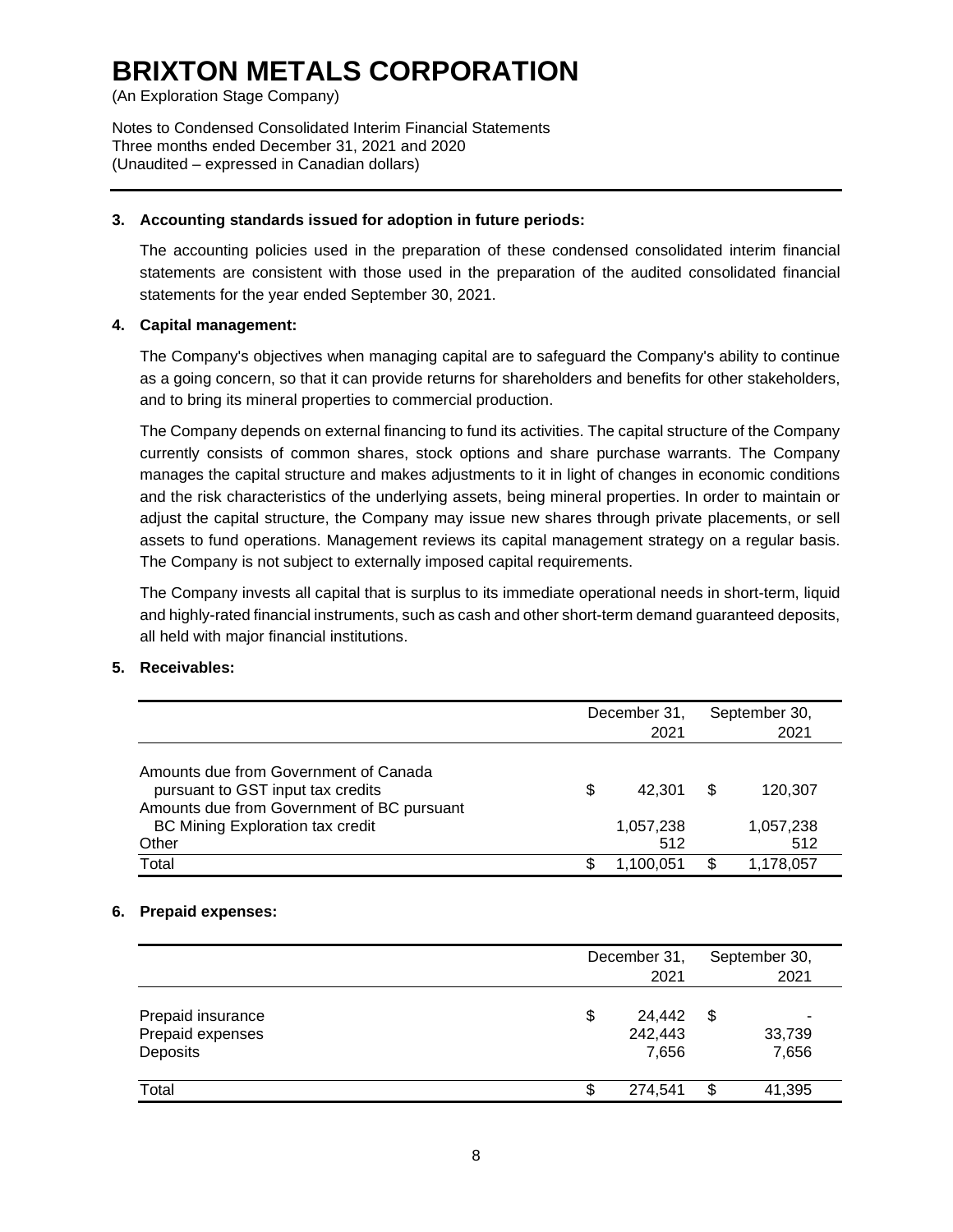(An Exploration Stage Company)

Notes to Condensed Consolidated Interim Financial Statements Three months ended December 31, 2021 and 2020 (Unaudited – expressed in Canadian dollars)

### **7. Restricted cash:**

At December 31, 2021, the Company had a total of \$572,859 (September 30, 2021 - \$572,859) in bonds, comprising \$386,751 (September 30, 2021 - \$386,751) held with the Government of British Columbia for potential reclamation costs on its Thorn and Yellowjacket (Atlin) projects in British Columbia and \$186,108 (September 30, 2021 - \$186,108) held with the State of Montana for potential reclamation costs on its Hog Heaven project in Montana, USA (Note 9). These bonds are refundable at such time the Company completes the required exploration activities and receives approval from the regulating authorities.

### **8. Equipment:**

|                                 |                 | Computer     |              |    | Right-of- |    |         |
|---------------------------------|-----------------|--------------|--------------|----|-----------|----|---------|
|                                 | <b>Building</b> | equipment    | Vehicles     |    | Use Asset |    | Total   |
| Cost                            |                 |              |              |    |           |    |         |
| Balance, September 30, 2020     | \$<br>198,315   | \$<br>28.869 | \$<br>57,675 | S  | 125,441   | \$ | 410.300 |
| Additions                       | 295,632         |              |              |    |           |    | 295,632 |
| <b>Disposals</b>                |                 |              |              |    |           |    |         |
| Balance, September 30, 2021     | \$<br>493,947   | \$<br>28,869 | \$<br>57,675 | \$ | 125,441   | \$ | 705,932 |
| Additions                       |                 |              |              |    |           |    |         |
| <b>Disposals</b>                |                 |              |              |    |           |    |         |
| Balance, December 31, 2021      | \$<br>493,947   | \$<br>28,869 | \$<br>57,675 | \$ | 125,441   | \$ | 705,932 |
| <b>Accumulated Amortization</b> |                 |              |              |    |           |    |         |
| Balance, September 30, 2020     | \$<br>59.495    | \$<br>21.579 | \$<br>44.043 | \$ | 43.632    | S  | 168.749 |
| Amortization expense            | 73,510          | 1,435        | 4,088        |    | 43,632    |    | 122,665 |
|                                 |                 |              |              |    |           |    |         |
| Balance, September 30, 2021     | \$<br>133,005   | \$<br>23,014 | \$<br>48,131 | \$ | 87,264    | \$ | 291,414 |
| Amortization expense            | 27,071          | 439          | 716          |    | 10,908    |    | 39,134  |
|                                 |                 |              |              |    |           |    |         |
| Balance, December 31, 2021      | \$<br>160,076   | \$<br>23.453 | \$<br>48.847 | \$ | 98,172    | \$ | 330,548 |
|                                 |                 |              |              |    |           |    |         |
| <b>Net Book Value</b>           |                 |              |              |    |           |    |         |
| Balance, September 30, 2021     | \$<br>360,942   | \$<br>5.855  | \$<br>9.544  | \$ | 38,177    | \$ | 414,518 |
| Balance, December 31, 2021      | 333,871         | \$<br>5,416  | \$<br>8,828  | \$ | 27,269    | S  | 375,384 |

#### **9. Exploration and evaluation assets:**

Balance consists of:

|                                                                                               |    | December 31,<br>2021                           | September 30,<br>2021                                 |
|-----------------------------------------------------------------------------------------------|----|------------------------------------------------|-------------------------------------------------------|
| Thorn, BC, Canada<br>Langis, Ontario, Canada<br>Atlin, BC, Canada<br>Hog Heaven, Montana, USA | S  | 4,758,346<br>478,958<br>1,248,853<br>1,833,383 | 4,720,308<br>\$.<br>480,958<br>1,248,853<br>1,832,237 |
| Total                                                                                         | S. | 8,319,540                                      | 8,282,356<br>\$.                                      |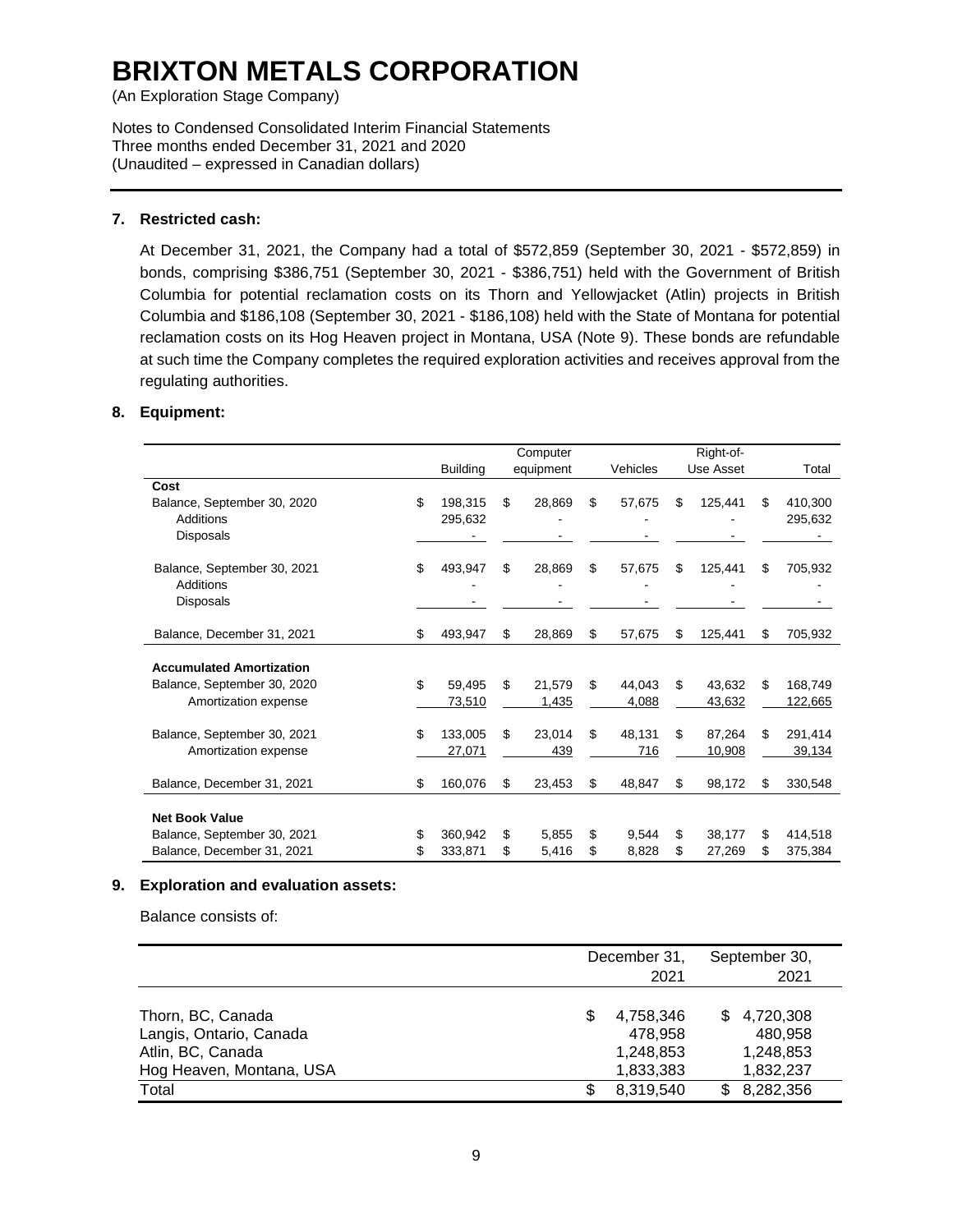(An Exploration Stage Company)

Notes to Condensed Consolidated Interim Financial Statements Three months ended December 31, 2021 and 2020 (Unaudited – expressed in Canadian dollars)

# **9. Exploration and evaluation assets (continued):**

Title to exploration and evaluation assets involves certain inherent risks due to the difficulties of determining the validity of certain claims as well as the potential for problems arising from the frequently ambiguous conveyance history characteristic of many exploration and evaluation assets. The Company has investigated title to its exploration and evaluation assets and to the best of its knowledge title to the assets is in good standing.

(a) Thorn, BC, Canada:

On February 26, 2013, the Company completed the acquisition of a 100% interest in the Thorn mineral property, located in the Sutlahine River area in northwestern British Columbia, for consideration of \$1,500,000 cash and the issuance of 7,000,000 common shares (valued at \$1,260,000). The property is subject to underlying net smelter returns royalties ("NSR") ranging from nil to 3.5% with certain NSR buy-down rights. In addition to the royalties the Company must satisfy underlying obligations to an underlying agreement in respect of the property which requires the Company to issue 250,000 shares or make a one-time cash payment of \$1,000,000 upon commercial production.

During the year ended September 30, 2020, the Company issued 350,000 common shares, valued at \$61,250, to acquire 100% title on certain claims as part of the project.

# *Trapper Project*

On August 27, 2020, the Company entered into a purchase agreement to acquire a 100% interest in the Trapper Project for consideration of 2,324,393 common shares (issued with a fair value of \$860,025) and \$100,000 in cash (paid). In connection with the transaction, the Company has also entered into agreements to terminate NSR's and other economic interests held by third parties by paying \$65,000 and issuing 113,924 common shares at a value of \$42,152.

# *Metla Project*

On August 24, 2020, the Company entered into a purchase agreement to acquire a 100% interest in the Metla mineral claim group for consideration of 1,200,000 common Brixton shares (issued during the year ended September 30, 2021 with a fair value of \$420,000) and \$42,000 in cash. The Metla claims will be subject to a 1.0% NSR.

# *Taku River Tlingit First Nations Agreement*

On July 19, 2013, the Company entered into an exploration agreement with the Taku River Tlingit First Nation ("TRTFN") under which TRTFN will consent to exploration activities and support the development of the Thorn project. In exchange, the Company shall pay an annual community contribution fee of 1.25% based on the Company's annual exploration budget and provide opportunities for local employment, training and contracting related to the project.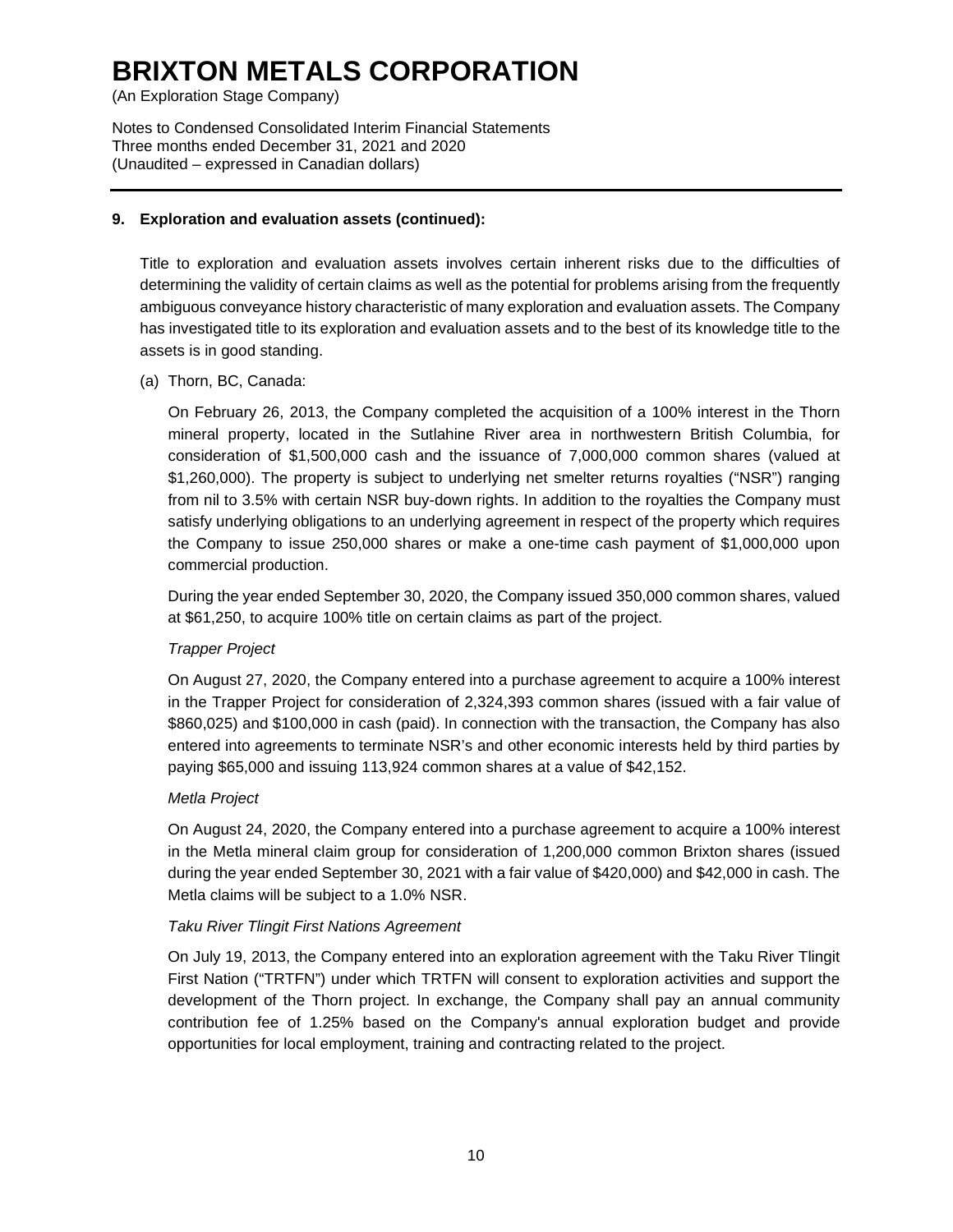(An Exploration Stage Company)

Notes to Condensed Consolidated Interim Financial Statements Three months ended December 31, 2021 and 2020 (Unaudited – expressed in Canadian dollars)

#### **9. Exploration and evaluation assets (continued):**

(a) Thorn, BC, Canada (continued):

As at December 31, 2021, the Company has recognized a reclamation obligation of \$29,000 (September 30, 2021 - \$29,000). The undiscounted amount of estimated cash flows was estimated at \$52,000. The liability was estimated using an expected life of 25 years and a net risk-free discount rate of 1.98%.

(b) Langis, Ontario, Canada:

On February 2, 2016, the Company acquired a 100% interest in the Langis silver mine located in the Cobalt silver mining camp of Northeastern Ontario for consideration of 3,242,500 common shares (valued at \$226,975) and a cash payment of \$55,000. The Company also paid a finder's fee of \$6,887 and 106,351 common shares valued at \$9,572. The property is subject to underlying NSR ranging from nil to 2.0% with certain NSR buy-down rights.

On April 13, 2016, the Company acquired additional mineral rights related to the Langis property in exchange for consideration of \$5,000 and 250,000 common shares (valued at \$107,500). The property is subject to 2% NSR with certain NSR buy-down rights.

On April 19, 2016, the Company acquired a 100% interest in the past-producing Hudson Bay silver mine in the Cobalt silver mining camp of Ontario through the issuance of 27,300 common shares (valued at \$27,300) and a cash payment of \$1,000.

On July 7, 2016, the Company entered into an agreement with a vendor whereby the Company acquired additional mining rights in the Langis property through the issuance of 10,000 common shares (valued at \$8,300) and a cash payment of \$3,000. The property is subject to 2% NSR with certain NSR buy-down rights.

During fiscal 2017, the Company completed an agreement with Agnico Eagle Mines Ltd. ("Agnico Eagle") and acquired a 100% interest over certain additional property adjacent to the Langis property for consideration of cash paid of \$200,000. Agnico Eagle retains a 2% NSR, of which the Company may purchase 1% for \$500,000.

On June 7, 2017, the Company entered into an agreement with to sell a 100% interest in certain of the Company's non-core mineral claims located in the Cobalt silver mining camp in Ontario for consideration of \$325,000 cash (received). The Company paid a \$16,250 finder's fee in connection with this transaction.

As at December 31, 2021, the Company has recognized a reclamation obligation of \$30,007 (September 30, 2021 - \$30,007). The undiscounted amount of estimated cash flows was estimated at \$56,000. The liability was estimated using an expected life of 26 years and a net risk-free discount rate of 1.98%.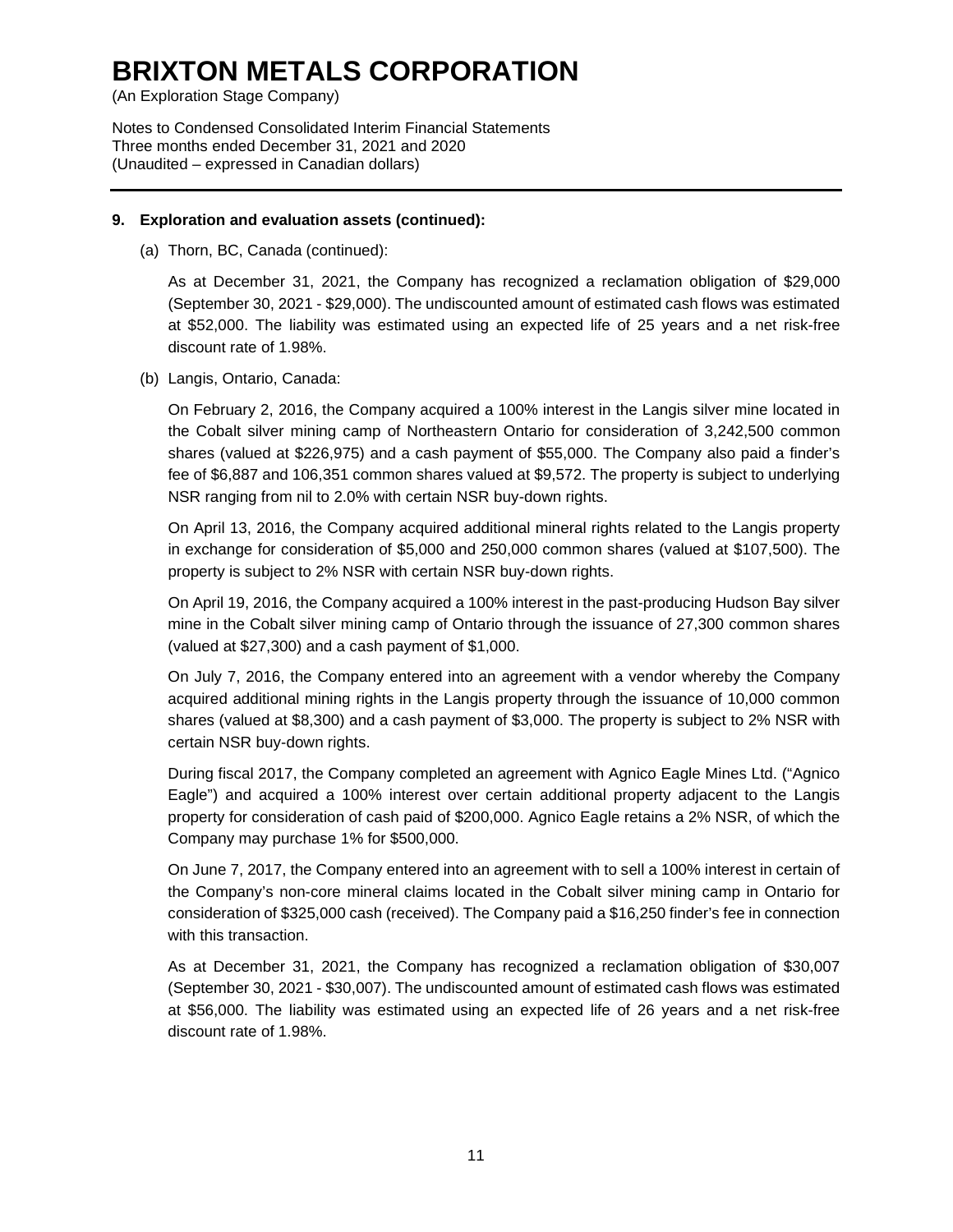(An Exploration Stage Company)

Notes to Condensed Consolidated Interim Financial Statements Three months ended December 31, 2021 and 2020 (Unaudited – expressed in Canadian dollars)

### **9. Exploration and evaluation assets (continued):**

(b) Langis, Ontario, Canada (continued):

### *Timiskaming First Nations Agreement*

On May 2, 2016, the Company entered into an exploration agreement with Timiskaming First Nation ("TFN"), under which TFN will consent to exploration activities and support the development of the Company's Langis project and other cobalt lands, in exchange for the Company paying an annual community contribution of 1.25% based on the Company's annual exploration budget and providing opportunities for local employment, training and contracting related to the project.

(c) Atlin, BC, Canada:

On January 25, 2017, the Company entered into an option agreement to acquire a 100% interest in the Eagle property located in Atlin, British Columbia, for consideration of \$65,000 (\$40,000 paid) and the issuance of 115,000 common shares (total 75,000 shares issued valued at \$22,800), payable over a three year period. The vendors will retain a 2% NSR, of which the Company may purchase 1% for \$500,000.

On March 14, 2017, the Company entered into an agreement and acquired a 100% interest in additional mineral claims located in Atlin, British Columbia, by paying \$13,000 and issuing 20,000 common shares (valued at \$10,600). The property is subject to an NSR ranging from 0.2% to 0.5% with certain NSR buy-down rights.

During fiscal 2018, the Company entered into a series of separate asset purchase and sale agreements to acquire a 100% interest in certain mineral claims including the McKee, Otter, Yellowjacket and Spruce group of properties located in the Atlin mining district in British Columbia. In consideration, the Company paid \$70,000 and issued 5,060,000 common shares, valued at \$1,082,000. As part of the acquisition, the Company acquired equipment valued at \$69,825. The properties are subject to an NSR ranging from 1% to 1.5% with certain NSR buy-down rights.

During fiscal 2018, the Company also acquired a total of \$172,051 in bonds held with the Government of British Columbia in connection with potential reclamation costs on the Yellowjacket property, which have been recorded as restricted cash at September 30, 2021 and December 31, 2021.

During fiscal 2019, the Company entered into an asset purchase and sale agreement to acquire a 100% interest in certain mineral claims in the Atlin mining district in British Columbia. In consideration, the Company paid \$3,500 (paid) and issued 40,000 common shares (valued at \$6,350).

On January 7, 2020, the Company amended an agreement with respect to their Eagle property on the Atlin project, wherein the third-year payments of \$25,000 cash and 40,000 common shares were amended to a total of 165,000 common shares. On January 15, 2020, the Company issued the 165,000 common shares, with a fair value of \$28,050, resulting in the Company fulfilling all the requirements under the agreement and receiving 100% title on these claims.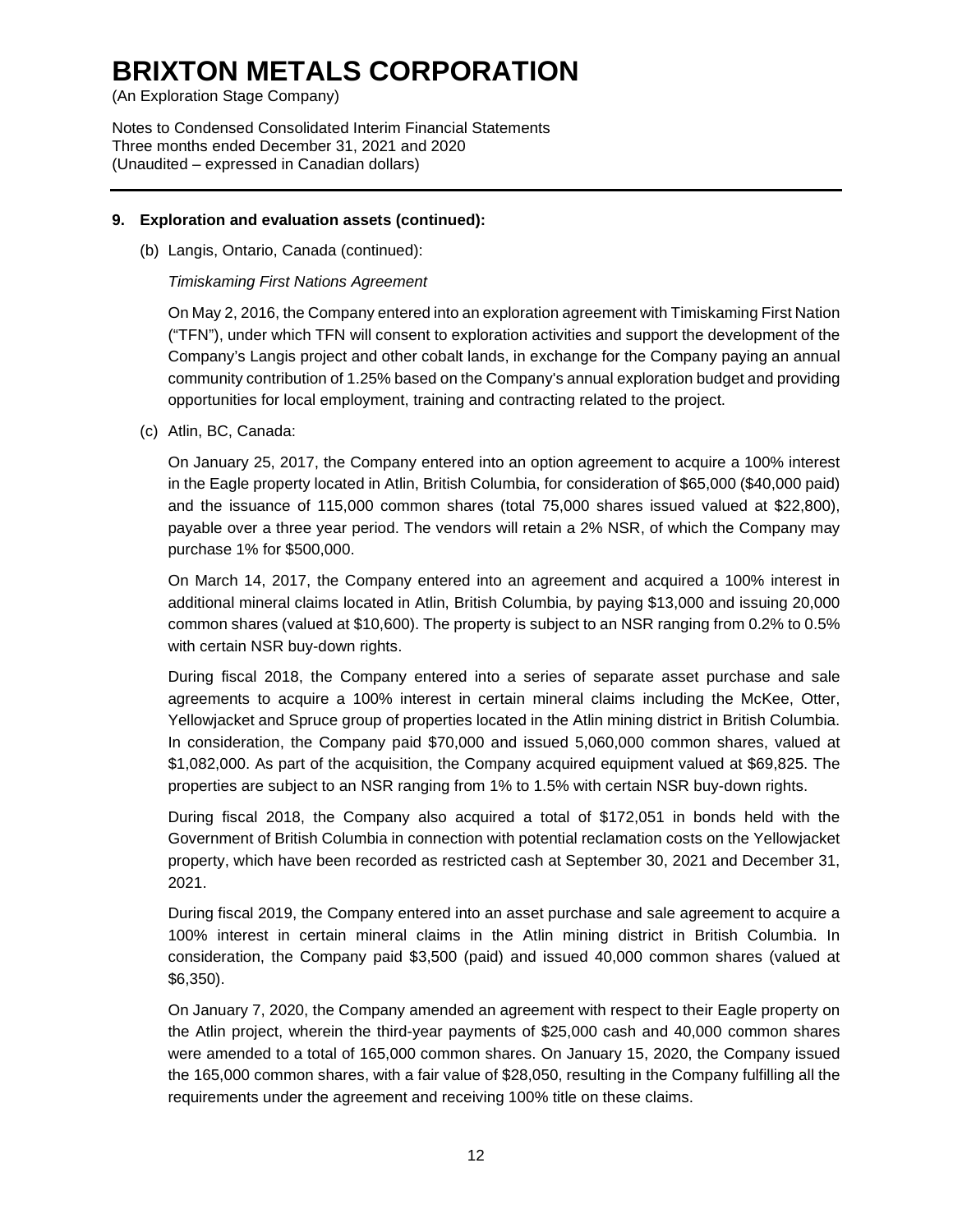(An Exploration Stage Company)

Notes to Condensed Consolidated Interim Financial Statements Three months ended December 31, 2021 and 2020 (Unaudited – expressed in Canadian dollars)

### **9. Exploration and evaluation assets (continued):**

(c) Atlin, BC, Canada (continued):

During fiscal 2021, the Company entered into an agreement to sell a 100% interest in certain of the Company's non-core mineral claims located in the Atlin mining district in British Columbia. In consideration, the Company received \$60,000 (received).

During fiscal 2021, the Company entered into an agreement to rent out the Atlin camp location to a third party; the Company recognized \$24,383 in rental income and received a deposit of \$50,000, which was returned during the three months ended December 31, 2021.

As at December 31, 2021, the Company has recognized a reclamation obligation of \$80,983 (September 30, 2021 - \$80,983). The undiscounted amount of estimated cash flows was estimated at \$89,553. The liability was estimated using an expected life of 7 years and a net risk-free rate of 1.98%.

(d) Hog Heaven, Montana, USA:

On June 21, 2017, the Company acquired a 100% interest in the Hog Heaven project in Montana, USA, through the issuance of 2,687,091 common shares (valued at \$994,224). The property is subject to a 3.0% NSR. During the year ended September 30, 2021, the Company paid USD \$1,000,000 (CAD \$1,321,420) to acquire 1.5% of the 3.0% NSR.

As at December 31, 2021, the Company has recognized a reclamation obligation of \$36,085 (September 30, 2021 - \$36,085). The undiscounted amount of estimated cash flows was estimated at \$67,000. The liability was estimated using an expected life of 26 years and a net risk-free discount rate of 1.98%.

During the year ended September 30, 2018, the Company paid a total of \$159,313 in bonds held with the State of Montana in connection with potential reclamation costs on the Hog Heaven property, which have been recorded as restricted cash at September 30, 2021 and December 31, 2021.

# *Earn-in Agreement*

On October 26, 2020, the Company entered into an agreement with respect to a US\$44,500,000 earn-in and joint venture ("Heads of Agreement") on its wholly owned Hog Heaven Project with High Power Exploration Inc. ("HPX"). In March 2021, the Company superseded the Heads of Agreement with a definitive earn-in agreement ("Earn-in Agreement") with IE Montana Holdings Ltd. ("IEM").

IEM has the right to earn a 51% interest in the Hog Heaven Project by making a total of US\$4,500,000 in cash payments and incurring US\$15,000,000 in exploration expenditures. Further, IEM may earn an additional 24% interest (for a total of a 75% interest) in the Hog Heaven Project by incurring an additional US\$25,000,000 in exploration expenditures, as follows: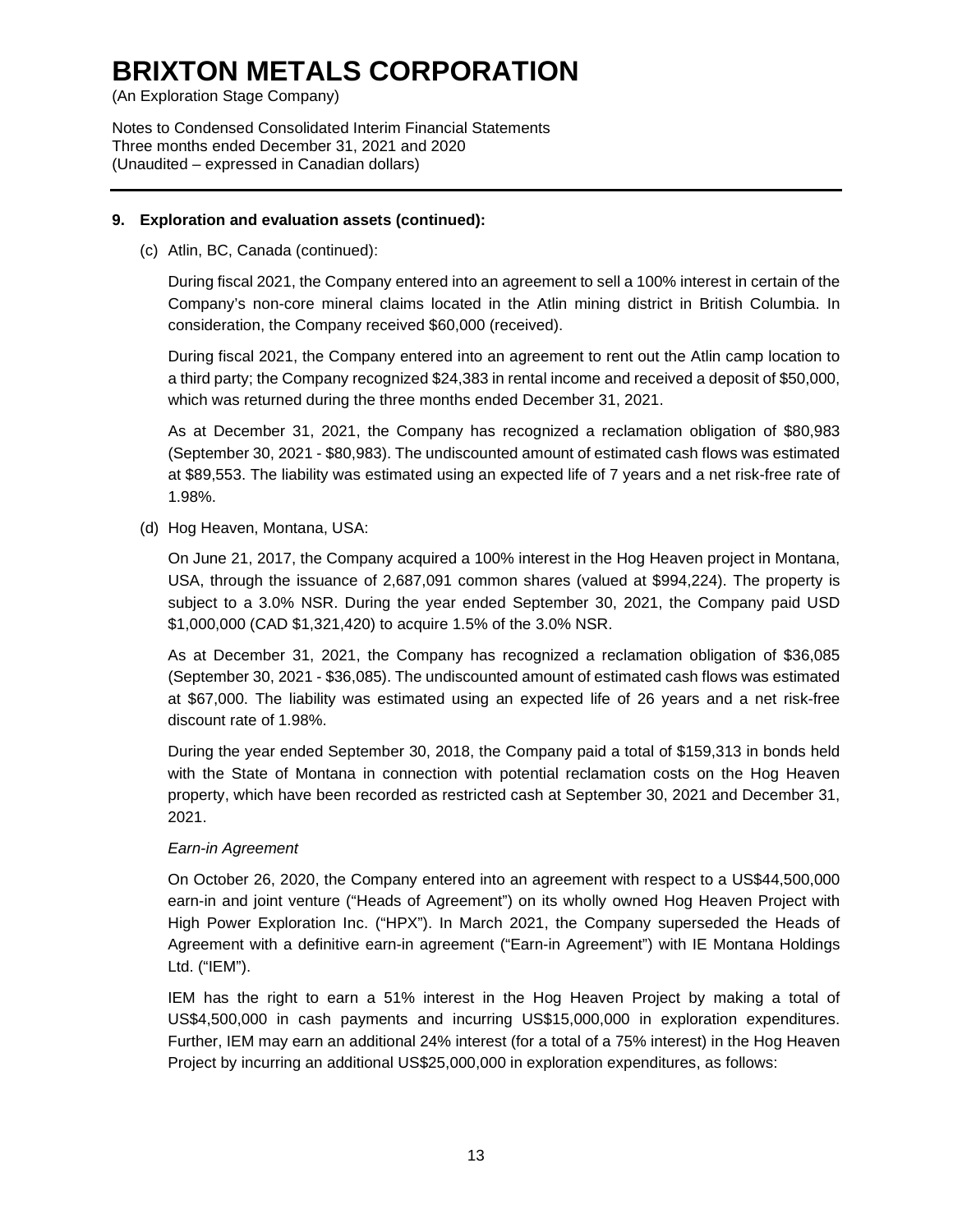(An Exploration Stage Company)

Notes to Condensed Consolidated Interim Financial Statements Three months ended December 31, 2021 and 2020 (Unaudited – expressed in Canadian dollars)

### **9. Exploration and evaluation assets (continued):**

(d) Hog Heaven, Montana, USA (continued):

*Earn-in Agreement (continued)*

- Stage 1 Cash Payments: A cash payment of US\$500,000 (received CAD\$635,000 during the year ended September 30, 2021) was paid by IEM on signing a definitive earn-in agreement, and further cash payments of US\$500,000 are due in each of following four years, and payments of US\$1,000,000 are due in each of the fifth and six years (for a total of US\$4,500,000 in cash payments);
- Stage 1 Earn-In: IEM shall fund aggregate expenditures of US\$15,000,000 ("Stage 1 Earn-In Expenditures") to earn a 51% interest in Brixton USA Corporation (the "Joint Venture Company"), with no less than US\$3,000,000 of the Stage 1 Earn-In Expenditures being incurred by the second anniversary date of the Earn-in Agreement;
- Stage 2 Earn-In: IEM has the right to increase its interest in the Joint Venture Company to 75% by funding an additional US\$25,000,000 in expenditures ("Stage 2 Earn-In Expenditures"), as follows: by incurring minimum expenditures of US\$10,000,000 by the ninth anniversary date and incurring an additional US\$15,000,000 in expenditures before the eleventh anniversary date;
- Operator: IEM shall control and direct all exploration, development and other related activities during the earn-in periods at the Hog Heaven Project; and

From the date the Stage 2 Earn-In is complete until the date that the Joint Venture Company makes a decision to commence the development and construction of an operating mine at the Hog Heaven Project, each of Brixton and IEM shall fund the activities and operations of the Joint Venture Company pro rata as to their percentage interest in the Joint Venture Company, except that, if requested by Brixton, IEM shall fund Brixton's pro rata portion of the costs of the activities and operations of the Joint Venture Company but Brixton's pro rata portion of the costs shall accrue in a notional account with interest calculated at the annual rate equal to the US Federal Reserve Secured Overnight Financing Rate + 7% ("Brixton Deferred and Accrued Costs").

At the date a construction decision is made, the Brixton Deferred and Accrued Costs shall become due and payable, and owing to IEM, and shall be paid within twelve (12) months of the date a construction decision is made, failing which Brixton shall be subject to dilution pursuant to a standard dilution calculation. If a party's interest in the Joint Venture Company is diluted below ten (10%) percent, then the shares of the Joint Venture Company held by such party shall be cancelled and its shareholding interest converted into a 2.0% NSR.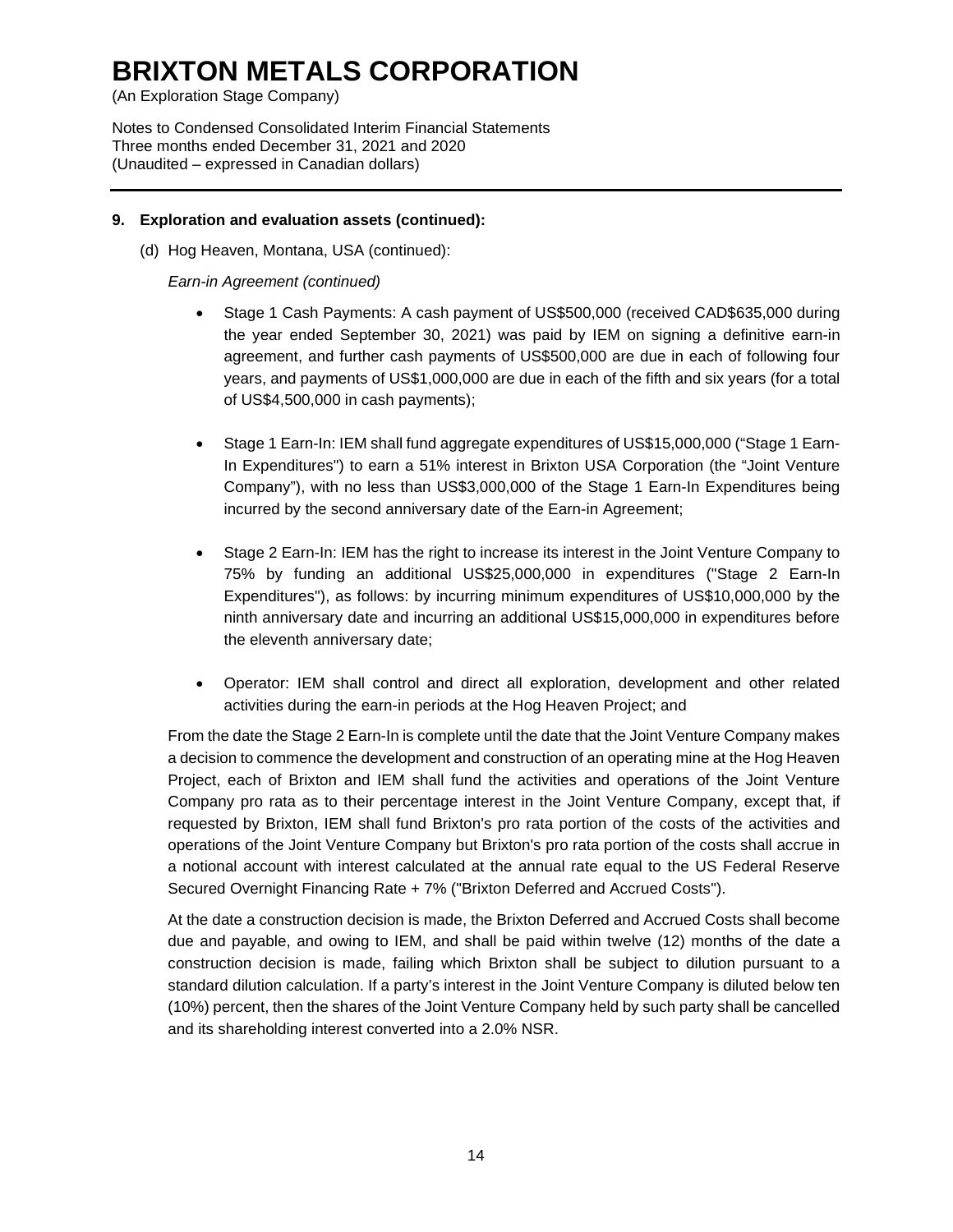(An Exploration Stage Company)

Notes to Condensed Consolidated Interim Financial Statements Three months ended December 31, 2021 and 2020 (Unaudited – expressed in Canadian dollars)

### **9. Exploration and evaluation assets (continued):**

(d) Hog Heaven, Montana, USA (continued):

### *Earn-in Agreement (continued)*

IEM is not obligated to make or fund any expenditures under the Earn-in Agreement and may cease making payments at any time. If IEM completes the Stage 1 Earn-In but elects not to proceed with the Stage 2 Earn-In, IEM will transfer to the Company a 2% interest in the Joint Venture Company, such that the interests are 49% IEM and 51% Brixton, and the Company shall retain a right of first offer to purchase all of IEM's interest.

### (e) Expenditures:

|                                      | <b>Thorn</b><br><b>Property</b> |     | Langis<br>Property |     | <b>Atlin</b><br>Property |     | <b>Hog Heaven</b><br><b>Property</b> |           |
|--------------------------------------|---------------------------------|-----|--------------------|-----|--------------------------|-----|--------------------------------------|-----------|
|                                      | BC, Canada                      |     | ON, Canada         |     | BC, Canada               |     | Montana, USA                         | Total     |
| Three months ended December 31, 2021 |                                 |     |                    |     |                          |     |                                      |           |
| Analysis                             | \$<br>135,618                   | \$. |                    | \$  | 4,467                    | \$  | \$                                   | 140,085   |
| Camp and general                     | 56,612                          |     | 12,247             |     | 54,164                   |     | 129                                  | 123,152   |
| Community relations                  | 10,000                          |     |                    |     |                          |     |                                      | 10.000    |
| Field supplies and rentals           | 12,590                          |     | 2,381              |     | 53                       |     |                                      | 15,024    |
| Field transportation                 | 136                             |     |                    |     |                          |     |                                      | 136       |
| Geological consulting                | 38,431                          |     | 2,690              |     | 164                      |     |                                      | 41,285    |
| Geophysics and metallurgy            | 20,000                          |     |                    |     |                          |     |                                      | 20,000    |
| Maps, orthos, and reports            | 37,500                          |     |                    |     |                          |     |                                      | 37,500    |
| Permitting                           |                                 |     |                    |     |                          |     | 137                                  | 137       |
| Recoveries                           |                                 |     |                    |     |                          |     | (7, 459)                             | (7, 459)  |
| Total for the period                 | \$<br>310,887                   | \$  | 17,318             | S   | 58.848                   | S.  | $(7, 193)$ \$                        | 379,860   |
| Three months ended December 31, 2020 |                                 |     |                    |     |                          |     |                                      |           |
| Analysis                             | \$<br>150,193                   | \$. | 46,884             | \$. | 2,593                    | \$. | $3,841$ \$                           | 203,511   |
| Camp and general                     | 81,045                          |     | 77,097             |     | 15,668                   |     | 3,969                                | 177,779   |
| Drilling                             | 113,356                         |     | 593,258            |     |                          |     |                                      | 706,614   |
| Field supplies and rentals           | 16,153                          |     | 22.270             |     |                          |     |                                      | 38.423    |
| Field transportation                 | 101,144                         |     | 3,556              |     |                          |     |                                      | 104,700   |
| Geological consulting                | 92,644                          |     | 88,874             |     |                          |     | 13,080                               | 194,598   |
| Geophysics and metallurgy            |                                 |     |                    |     | 7,350                    |     |                                      | 7,350     |
| Maps, orthos, and reports            | 21                              |     |                    |     |                          |     |                                      | 21        |
| Total for the period                 | \$<br>554,556                   | \$  | 831,939            | \$  | 25,611                   | \$  | 20,890 \$                            | 1,432,996 |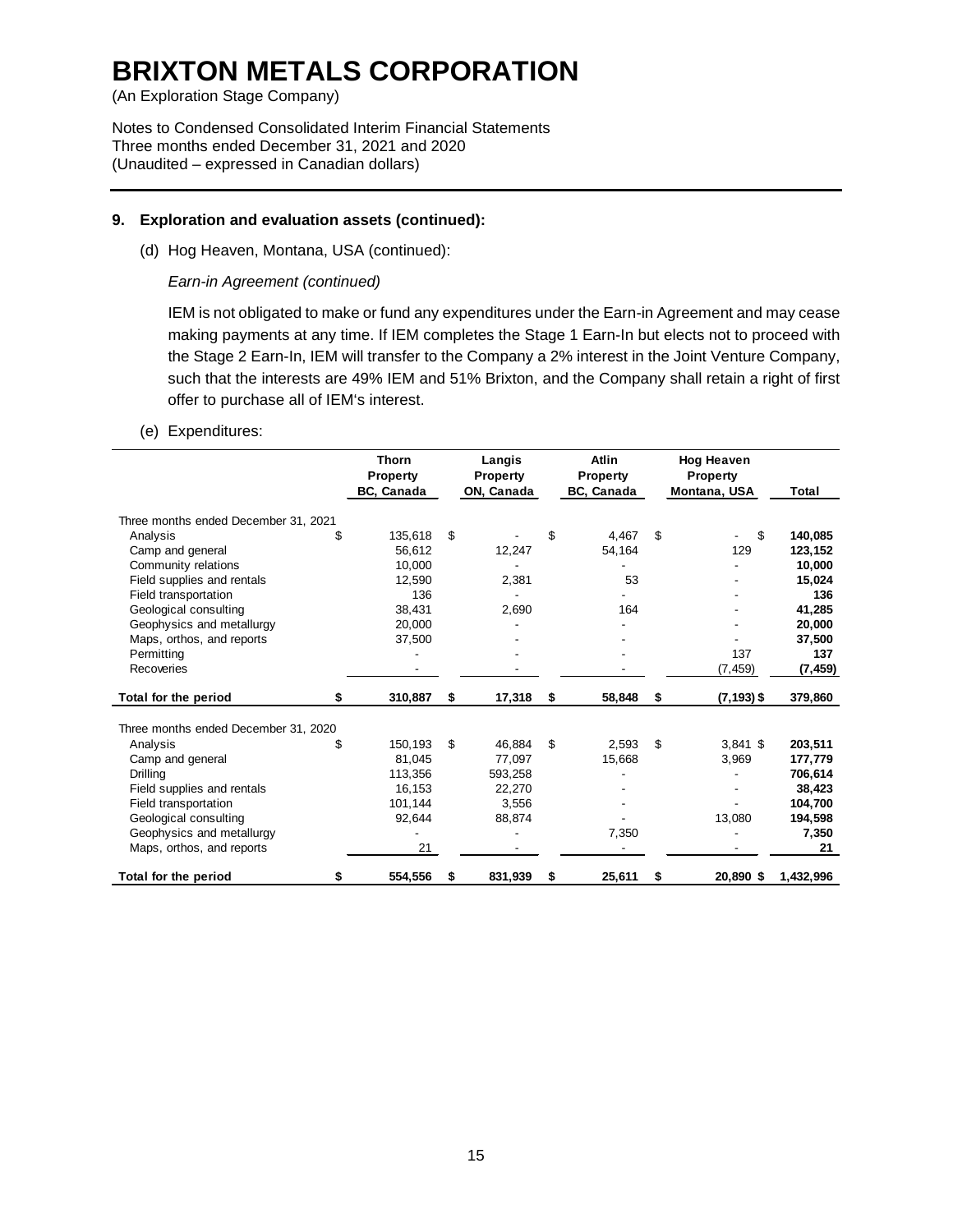(An Exploration Stage Company)

Notes to Condensed Consolidated Interim Financial Statements Three months ended December 31, 2021 and 2020 (Unaudited – expressed in Canadian dollars)

### **10. Related party transactions:**

During the three months ended December 31, 2021, the Company paid or accrued the following amounts to key management personnel or companies controlled by them:

|                                                                                              | December 31,<br>2021    |   | December 31,<br>2020 |
|----------------------------------------------------------------------------------------------|-------------------------|---|----------------------|
| Management fees, salaries and professional services<br>Director fees<br>Share-based payments | \$<br>101,325<br>15,750 | S | 96,469<br>13,500     |
| Total                                                                                        | 117.075                 |   | 109.969              |

Key management is defined as directors and officers of the Company. Management fees include \$36,225 (2020 - \$34,453) paid or accrued to a company controlled by Director and Officer, and \$65,100 (2020 - \$62,016) paid to another company controlled by a Director and Officer. Director fees include payments to three independent directors.

As at December 31, 2021, the Company had \$145,859 (September 30, 2021 - \$202,039) due to directors, officers, and companies with a director in common. Amounts due to related parties are noninterest bearing, with no fixed terms of repayments. During the three months ended December 31, 2021, a spouse of a director received \$22,500 (2020 - \$26,225) for administrative services (included in salaries and employee benefits) and \$nil (2020 - \$nil) for share-based compensation.

# **11. Lease liabilities:**

The Company entered into an office lease agreement during 2017 that was extended to August 14, 2022, for total undiscounted payments from the date of adoption of \$142,033. Using an annual discount rate of 10%, the Company initially recognized additions to lease liabilities and right-of-use assets of \$125,441.

The following is a reconciliation of the changes in the lease liabilities:

|                                    | December 31, |           |    | September 30, |
|------------------------------------|--------------|-----------|----|---------------|
|                                    |              | 2021      |    | 2021          |
| Opening balance                    | \$           | 45,273    | \$ | 88,462        |
| Additions<br>Lease accretion       |              | ۰<br>926  |    | 6,501         |
| Payments                           |              | (12, 818) |    | (49, 690)     |
| Lease liabilities                  |              | 33,381    |    | 45,273        |
| Lease liabilities, current portion |              | (33, 381) |    | (45, 273)     |
|                                    | \$           | ۰         | \$ |               |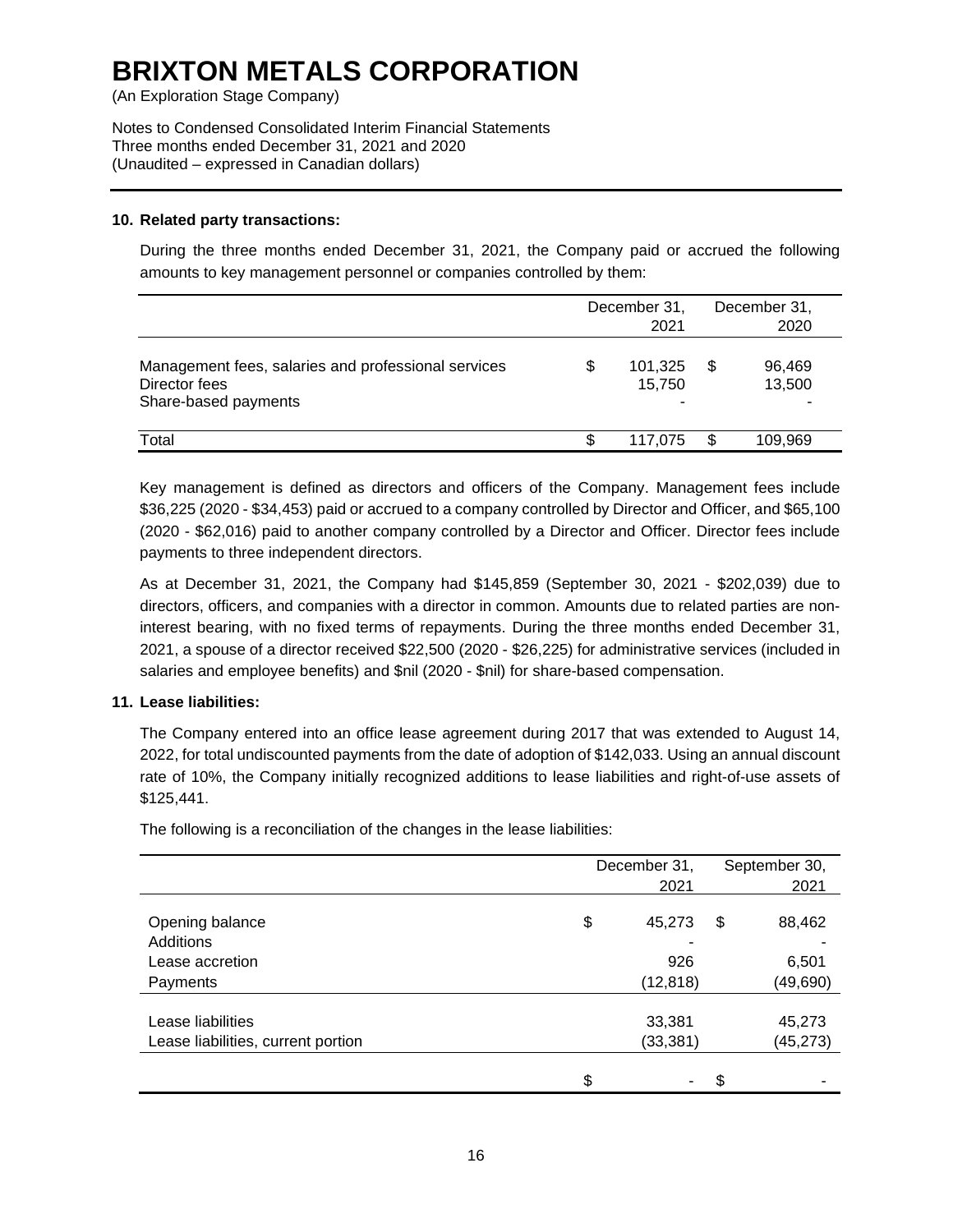(An Exploration Stage Company)

Notes to Condensed Consolidated Interim Financial Statements Three months ended December 31, 2021 and 2020 (Unaudited – expressed in Canadian dollars)

### **12. Share capital:**

(a) Authorized share capital:

Unlimited common shares without par value.

- (b) Issued and outstanding common shares:
	- (*i*) Share issuances:

### *2022 Private placements*

On December 8, 2021, the Company closed the first tranche of a non-brokered private placement of units and flow-through units of the Company for gross proceeds of \$6,789,100, by issuing:

- 12,005,000 units at a price of \$0.18 per unit, each unit comprising one common share and one common share purchase warrant, entitling the holder to acquire one additional common share at a price of \$0.26 for a period of 36 months from the date of closing; and
- 23,591,000 flow-through units at a price of \$0.20 per flow-through unit, each flow-through unit comprising one flow-through common share and one-half of a common share purchase warrant, entitling the holder to acquire one additional common share at a price of \$0.26 for a period of 24 months from the date of closing. The Company recognized a flow-through premium liability of \$471,820, of which \$14,406 was recognized as a recovery on flowthrough premium liability during the three months ended December 31, 2021. As at December 31, 2021, the Company's remaining required flow-through expenditures from this issuance on its properties are \$4,574,136.

In connection with the first tranche, the Company paid finders' fees of \$99,252 and issued an aggregate of 503,460 finder's warrants, valued at \$39,737. Each finder's warrant is exercisable for one common share of the Company at an exercise price of \$0.18 for a period of 24 months from the date of closing.

On December 16, 2021, the Company closed the second and final tranche of a non-brokered private placement of units, flow-through units, and charity flow-through units of the Company for gross proceeds of \$5,295,086, by issuing:

- 3,127,110 units at a price of \$0.18 per unit, each unit comprising one common share and one common share purchase warrant, entitling the holder to acquire one additional common share at a price of \$0.26 for a period of 36 months from the date of closing;
- 10,150,000 flow-through units at a price of \$0.20 per flow-through unit, each flow-through unit comprising one flow-through common share and one-half of a common share purchase warrant, entitling the holder to acquire one additional common share at a price of \$0.26 for a period of 24 months from the date of closing; and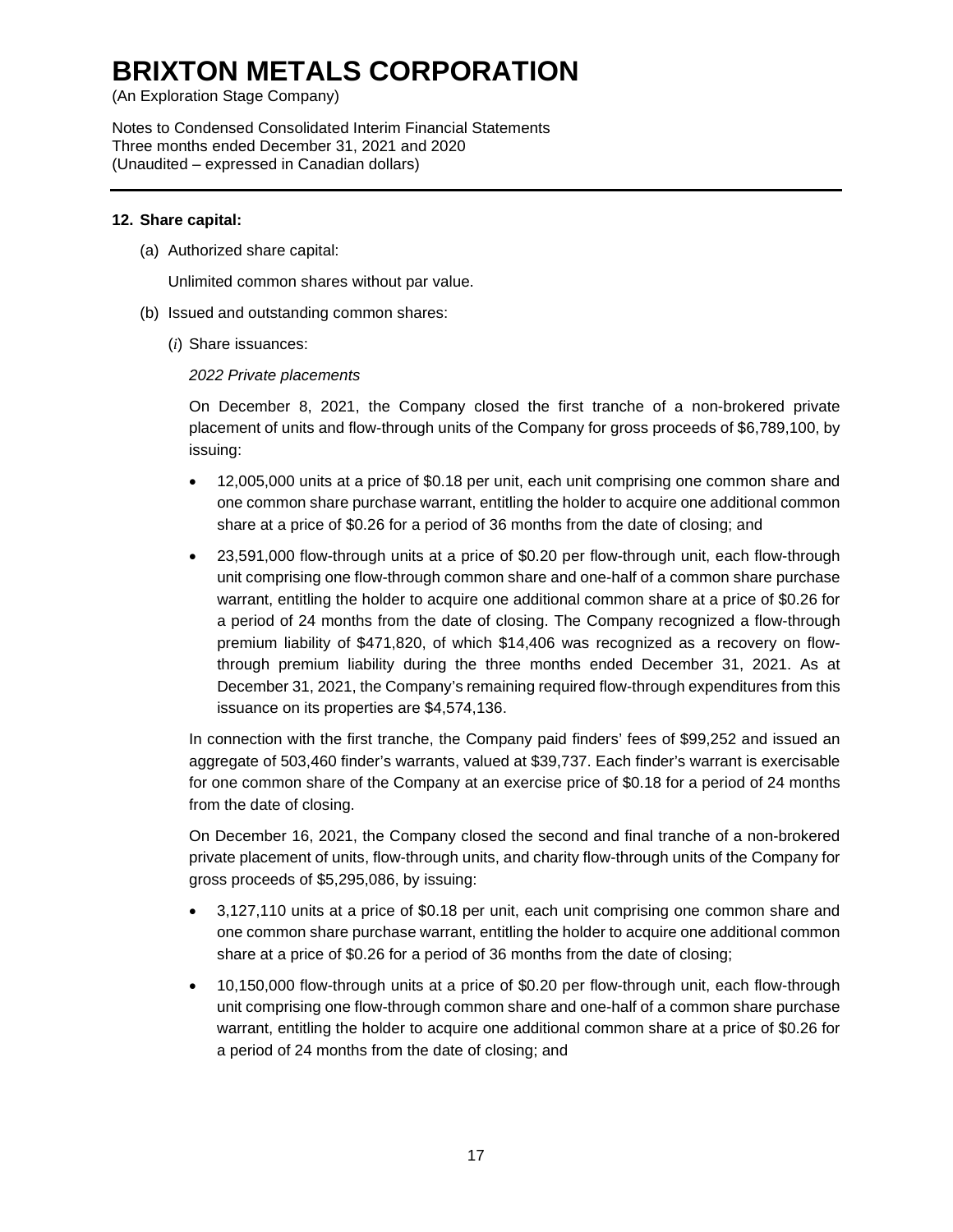(An Exploration Stage Company)

Notes to Condensed Consolidated Interim Financial Statements Three months ended December 31, 2021 and 2020 (Unaudited – expressed in Canadian dollars)

### **12. Share capital (continued):**

- (b) Issued and outstanding common shares (continued):
	- (*i*) Share issuances (continued):

*2022 Private placements (continued)*

• 11,029,414 charity flow-through units at a price of \$0.245 per flow-through unit, each flowthrough unit comprising one flow-through common share and one common share purchase warrant, entitling the holder to acquire one additional common share at a price of \$0.26 for a period of 36 months from the date of closing.

The Company recognized a flow-through premium liability on the 10,150,000 flow-through units of \$203,000, of which \$nil was recognized as a recovery on flow-through premium liability during the three months ended December 31, 2021. As at December 31, 2021, the Company's remaining required flow-through expenditures from this issuance on its properties are \$2,030,000.

The Company recognized a flow-through premium liability on the 11,029,414 charity flowthrough units of \$716,912, of which \$nil was recognized as a recovery on flow-through premium liability during the three months ended December 31, 2021. As at December 31, 2021, the Company's remaining required flow-through expenditures from this issuance on its properties from this issuance are \$2,702,206.

In connection with the second tranche, the Company paid finders' fees of \$46,632 and issued an aggregate of 1,022,237 finder's warrants, valued at \$80,582. Each finder's warrant is exercisable for one common share of the Company at an exercise price of \$0.18 for a period of 24 months from the date of closing.

The Company valued the warrants included as part of the units issued at \$599,025 based on the residual value method.

#### *2021 Private placements*

On November 3, 2020, the Company closed a private placement by issuing 8,510,638 common share units at a price of \$0.235 for gross proceeds of \$2,000,000. Each unit was comprised of one common share of the Company and one common share purchase warrant entitling the holder thereof to acquire one common share of the Company at a price of \$0.35 for a period of 36 months from the date of closing of the placement.

On November 19, 2020, the Company closed a non-brokered private placement of flow-through common shares for gross proceeds of \$4,461,121, by issuing 12,392,002 flow-through shares at a price of \$0.36 each. In connection with the offering, the Company paid finders' fees of \$137,421 and issued an aggregate of 381,724 finder's warrants valued at \$59,657. Each finder's warrant is exercisable for one common share of the Company at an exercise price of \$0.36 for a period of 24 months from the date of closing. In addition to finders' fees, the Company incurred additional closing costs of \$11,499 in connection with the offering.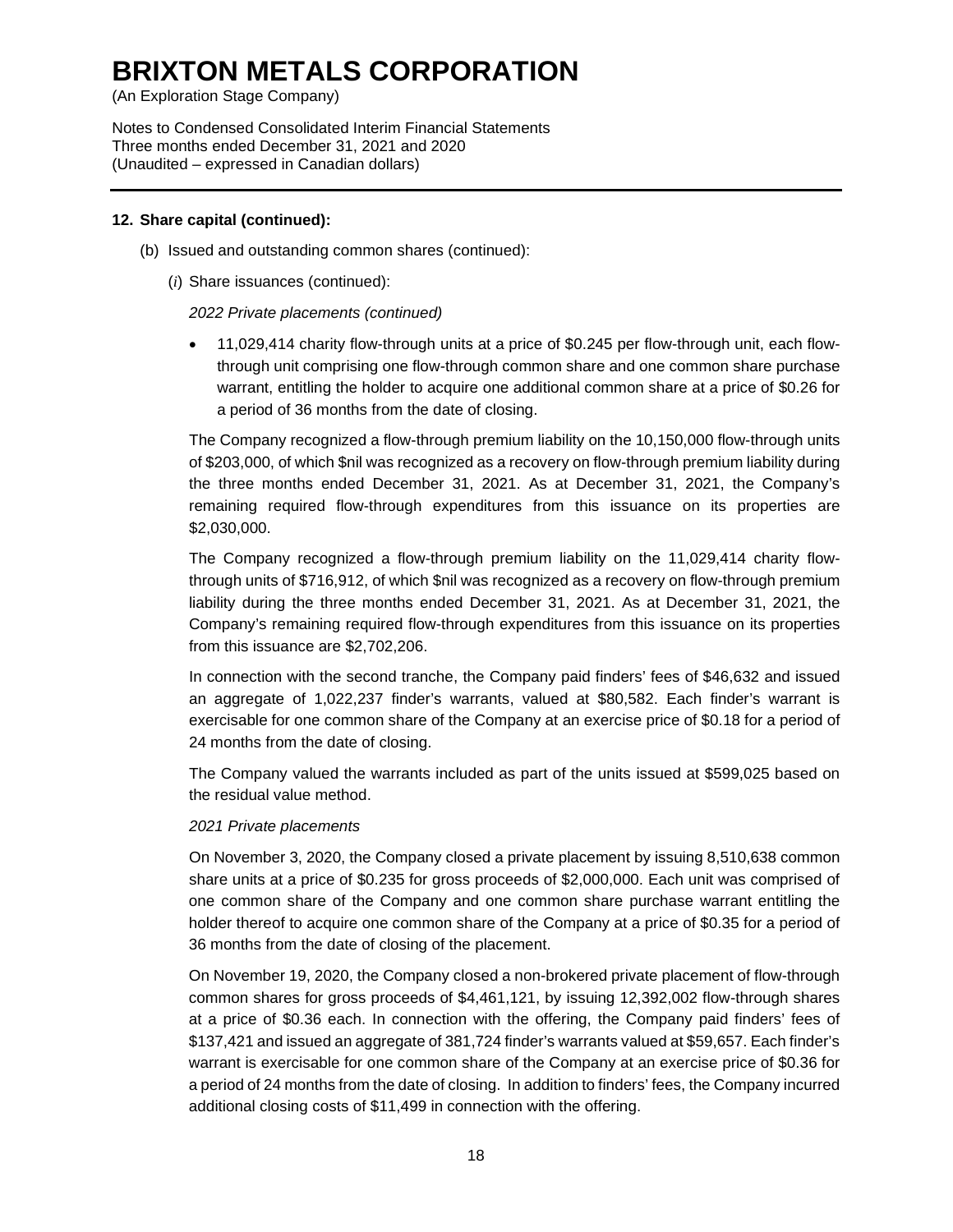(An Exploration Stage Company)

Notes to Condensed Consolidated Interim Financial Statements Three months ended December 31, 2021 and 2020 (Unaudited – expressed in Canadian dollars)

#### **12. Share capital (continued):**

- (b) Issued and outstanding common shares (continued):
	- (*i*) Share issuances (continued):

### *2021 Private placements (continued)*

The Company recognized a flow-through premium liability of \$991,360, of which the \$698,232 and \$3,848 were recognized as recoveries on flow-through premium liability during the year ended September 30, 2021, and the three months ended December 31, 2021, respectively.

As at December 31, 2021, the Company's remaining required flow-through expenditures from this issuance on its properties are \$1,301,760.

On December 18, 2020, the Company closed a non-brokered private placement of flow-through common shares for gross proceeds of \$504,000, by issuing 1,400,000 flow-through shares at a price of \$0.36 each. In connection with the offering, the Company paid finders' fees of \$30,240 and issued an aggregate of 84,000 finder's warrants valued at \$11,792. Each finder's warrant is exercisable for one common share of the Company at an exercise price of \$0.36 for a period of 24 months from the date of closing. In addition to finders' fees, the Company incurred additional closing costs of \$50,168 in connection with the offering. The Company recognized a flow-through premium liability of \$119,000, of which \$9,197 and \$nil were recognized as recoveries on flow-through premium liability during the year ended September 30, 2021 and three months ended December 31, 2021, respectively. As at December 31, 2021, the Company's remaining required flow-through expenditures on its properties are \$465,048.

(c) Warrants:

As at December 31, 2021, the following warrants were outstanding:

|                   |                  |            | <b>Weighted average</b> |
|-------------------|------------------|------------|-------------------------|
|                   | Weighted average | Number of  | remaining contractual   |
| Expiry date       | exercise price   | warrants   | life in years           |
| 9-Aug-22 \$       | 0.25             | 1,919,462  | 0.61                    |
| 12-Aug-23 \$      | 0.35             | 12,689,000 | 1.61                    |
| 12-Aug-22 \$      | 0.25             | 770.364    | 0.61                    |
| $3-Nov-23$ \$     | 0.35             | 8,510,638  | 1.84                    |
| 19-Nov-22 \$      | 0.36             | 381,724    | 0.88                    |
| 18-Dec-22 \$      | 0.36             | 84,000     | 0.96                    |
| $7$ -Dec-24 $$$   | 0.26             | 12,005,000 | 2.94                    |
| $7 - Dec - 23$ \$ | 0.26             | 11,795,500 | 1.93                    |
| 7-Dec-23 \$       | 0.18             | 503.460    | 1.93                    |
| 15-Dec-24 \$      | 0.26             | 3,127,110  | 2.96                    |
| 15-Dec-23 \$      | 0.26             | 5,075,000  | 1.96                    |
| 15-Dec-24 \$      | 0.26             | 11,029,414 | 2.96                    |
| 15-Dec-23 \$      | 0.18             | 1.022,237  | 1.96                    |
|                   | \$<br>0.29       | 68,912,909 | 2.19                    |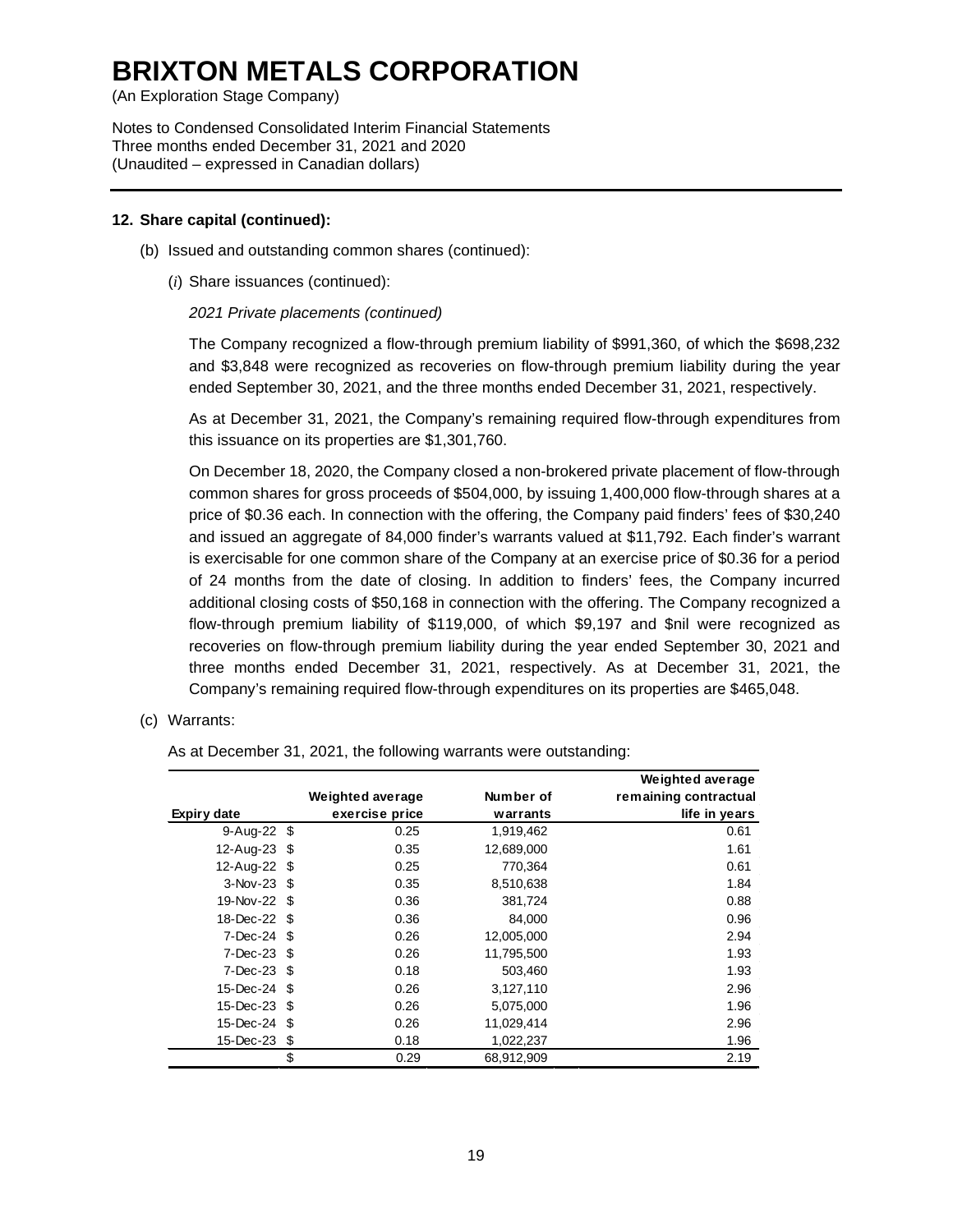(An Exploration Stage Company)

Notes to Condensed Consolidated Interim Financial Statements Three months ended December 31, 2021 and 2020 (Unaudited – expressed in Canadian dollars)

# **12. Share capital (continued):**

(c) Warrants (continued):

|                             | <b>Number</b> | Weighted average |
|-----------------------------|---------------|------------------|
|                             | of warrants   | exercise price   |
| Balance, September 30, 2020 | 41,014,556    | \$<br>0.30       |
| Granted                     | 8,976,362     | 0.35             |
| Exercised                   | (2,413,737)   | 0.25             |
| Expired                     | (22,733,449)  | 0.28             |
| Balance, September 30, 2021 | 24,843,732    | \$<br>0.34       |
| Granted                     | 44,557,721    | 0.26             |
| Exercised                   | (57, 925)     | 0.15             |
| Expired                     | (430,619)     | 0.24             |
| Balance, December 31, 2021  | 68,912,909    | \$<br>0.29       |

The fair values of the finders' warrants are estimated using the Black-Scholes option pricing model. The weighted average fair value per finders' warrant granted during the three months ended December 31, 2021, was \$0.08 (2020 - \$0.15). The weighted average assumptions used in the calculation of fair value are as follows:

|                            | December 31, 2021 | December 31, 2020 |
|----------------------------|-------------------|-------------------|
| Risk-free interest rate    | 1.01%             | 0.26%             |
| <b>Expected volatility</b> | 89.6%             | 111.88%           |
| Expected life of options   | 2.00 years        | 2.00 years        |
| Expected dividend yield    | Nil               | Nil               |
| Forfeiture rate            | Nil               | Nil               |

(d) Share-based payments:

The Board of Directors of the Company has approved a stock plan (the "Plan"), whereby the number of shares issuable under the Plan is limited to 10% of the issued and outstanding shares of the Company. The exercise price of each option shall not be less than the discounted market price of the Company's shares as calculated on the date of grant. An option's maximum term is ten years and shall vest as determined by the Board of Directors. Options granted to investor relations consultants shall vest in stages over 12 months with no more than one-quarter of options vesting in any three-month period.

The following tables reflect the continuity of stock options for the three months ended December 31, 2021 and year ended September 30, 2021: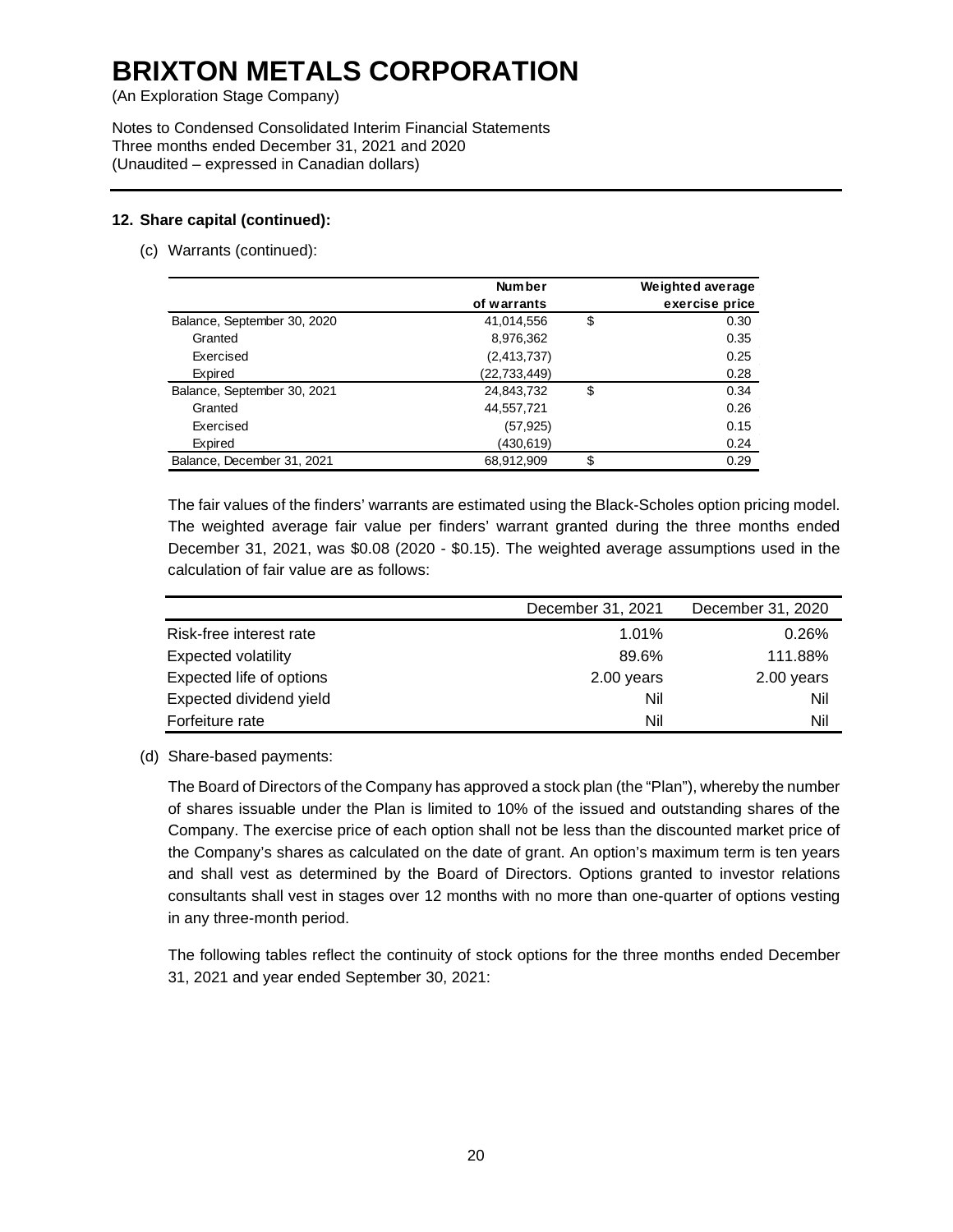(An Exploration Stage Company)

Notes to Condensed Consolidated Interim Financial Statements Three months ended December 31, 2021 and 2020 (Unaudited – expressed in Canadian dollars)

#### **12. Share capital (continued):**

(d) Share-based payments (continued):

| <b>Number</b><br>outstanding |                          |                          |                          | <b>Number</b><br>outstanding |    | Weighted<br>average exercise |                    | <b>Weighted average</b><br>remaining contractual |
|------------------------------|--------------------------|--------------------------|--------------------------|------------------------------|----|------------------------------|--------------------|--------------------------------------------------|
| Sept 30, 2021                | Granted                  | <b>Exercised</b>         | <b>Cancelled</b>         | Dec 31, 2021                 |    | price per share              | <b>Expiry date</b> | life in years                                    |
| 35.000                       | $\overline{\phantom{a}}$ | $\overline{\phantom{0}}$ |                          | 35,000 \$                    |    | 0.14                         | April 7, 2025      | 3.27                                             |
| 1,950,000                    |                          | $\overline{\phantom{0}}$ |                          | 1,950,000 \$                 |    | 0.70                         | September 12, 2026 | 4.70                                             |
| 975,000                      | $\overline{\phantom{a}}$ | ٠                        | $\overline{\phantom{0}}$ | 975,000 \$                   |    | 0.50                         | April 3, 2027      | 5.26                                             |
| 125,000                      | ٠                        | $\overline{\phantom{0}}$ | -                        | 125,000 \$                   |    | 0.50                         | June 21, 2027      | 5.47                                             |
| 1,575,000                    | ٠                        | ٠                        | $\overline{\phantom{0}}$ | 1,575,000                    | \$ | 0.30                         | January 8, 2028    | 6.02                                             |
| 100,000                      |                          | ٠                        |                          | 100.000 \$                   |    | 0.21                         | August 1, 2028     | 6.59                                             |
| 1.564.000                    | $\overline{\phantom{a}}$ | ٠                        | -                        | 1.564.000                    | S  | 0.15                         | December 17, 2028  | 6.97                                             |
| 3,500,000                    | $\overline{\phantom{a}}$ | $\overline{\phantom{0}}$ |                          | 3.500.000                    | \$ | 0.30                         | August 27, 2029    | 7.66                                             |
| 2,250,000                    | $\overline{\phantom{a}}$ | $\overline{\phantom{0}}$ | $\overline{\phantom{0}}$ | 2,250,000                    | S  | 0.17                         | May 5, 2030        | 8.35                                             |
| 3,400,000                    | $\overline{\phantom{a}}$ | $\overline{\phantom{a}}$ |                          | 3.400.000                    | S  | 0.26                         | February 3, 2031   | 9.10                                             |
| 15,474,000                   |                          | $\overline{\phantom{a}}$ |                          | 15.474.000                   | \$ | 0.32                         |                    | 7.28                                             |
|                              |                          |                          | (Exercisable)            | 15,474,000                   | \$ | 0.32                         |                    |                                                  |

| <b>Number</b><br>outstanding |                          |                          |               | <b>Number</b><br>outstanding |     | Weighted<br>average exercise |                    | <b>Weighted average</b><br>remaining contractual |
|------------------------------|--------------------------|--------------------------|---------------|------------------------------|-----|------------------------------|--------------------|--------------------------------------------------|
| Sept 30, 2020                | Granted                  | <b>Exercised</b>         |               | Cancelled Sept 30, 2021      |     | price per share              | Expiry date        | life in years                                    |
|                              |                          |                          |               |                              |     |                              |                    |                                                  |
| 35.000                       | $\overline{\phantom{0}}$ |                          | -             | 35,000 \$                    |     | 0.14                         | April 7, 2025      | 3.52                                             |
| 2,500,000                    | $\overline{\phantom{a}}$ |                          | 550,000       | 1,950,000                    | S   | 0.70                         | September 12, 2026 | 4.95                                             |
| 1,175,000                    | $\overline{\phantom{a}}$ |                          | 200,000       | 975,000                      | -\$ | 0.50                         | April 3, 2027      | 5.51                                             |
| 175.000                      | $\overline{\phantom{a}}$ |                          | 50.000        | 125.000                      | S   | 0.50                         | June 21, 2027      | 5.73                                             |
| 1,875,000                    | $\overline{\phantom{a}}$ |                          | 300.000       | 1,575,000                    | S   | 0.30                         | January 8, 2028    | 6.28                                             |
| 100.000                      | ٠                        |                          | -             | 100.000                      | \$  | 0.21                         | August 1, 2028     | 6.84                                             |
| 1,704,000                    | $\overline{\phantom{a}}$ | 140.000                  | -             | 1,564,000                    | S   | 0.15                         | December 17, 2028  | 7.22                                             |
| 3,900,000                    | $\overline{\phantom{a}}$ |                          | 400.000       | 3.500.000                    | S   | 0.30                         | August 27, 2029    | 7.91                                             |
| 2,250,000                    | -                        | $\overline{\phantom{a}}$ |               | 2,250,000                    | \$  | 0.17                         | May 5, 2030        | 8.60                                             |
| $\overline{\phantom{a}}$     | 3,500,000                |                          | 100.000       | 3,400,000                    | \$  | 0.26                         | February 3, 2031   | 9.35                                             |
| 13,714,000                   | 3,500,000                | 140,000                  | 1.600.000     | 15.474.000                   | \$  | 0.32                         |                    | 7.53                                             |
|                              |                          |                          | (Exercisable) | 15,474,000                   | \$  | 0.32                         |                    |                                                  |

(e) Shares reserved for issuance (fully diluted):

|                                                                   | Number of shares |
|-------------------------------------------------------------------|------------------|
| Issued and outstanding at December 31, 2021                       | 257,771,673      |
| Reserved for warrants (Note 12(c))                                | 68.912.909       |
| Reserved for options (Note 12(d))                                 | 15,474,000       |
| Shares reserved for issuance (fully diluted) at December 31, 2021 | 342,158,582      |

# **13. Segmented information:**

As at December 31, 2021 the Company currently operates in one segment being the acquisition and exploration and evaluation of resource assets located in British Columbia and Ontario, Canada, and Montana, USA, as described in Note 9.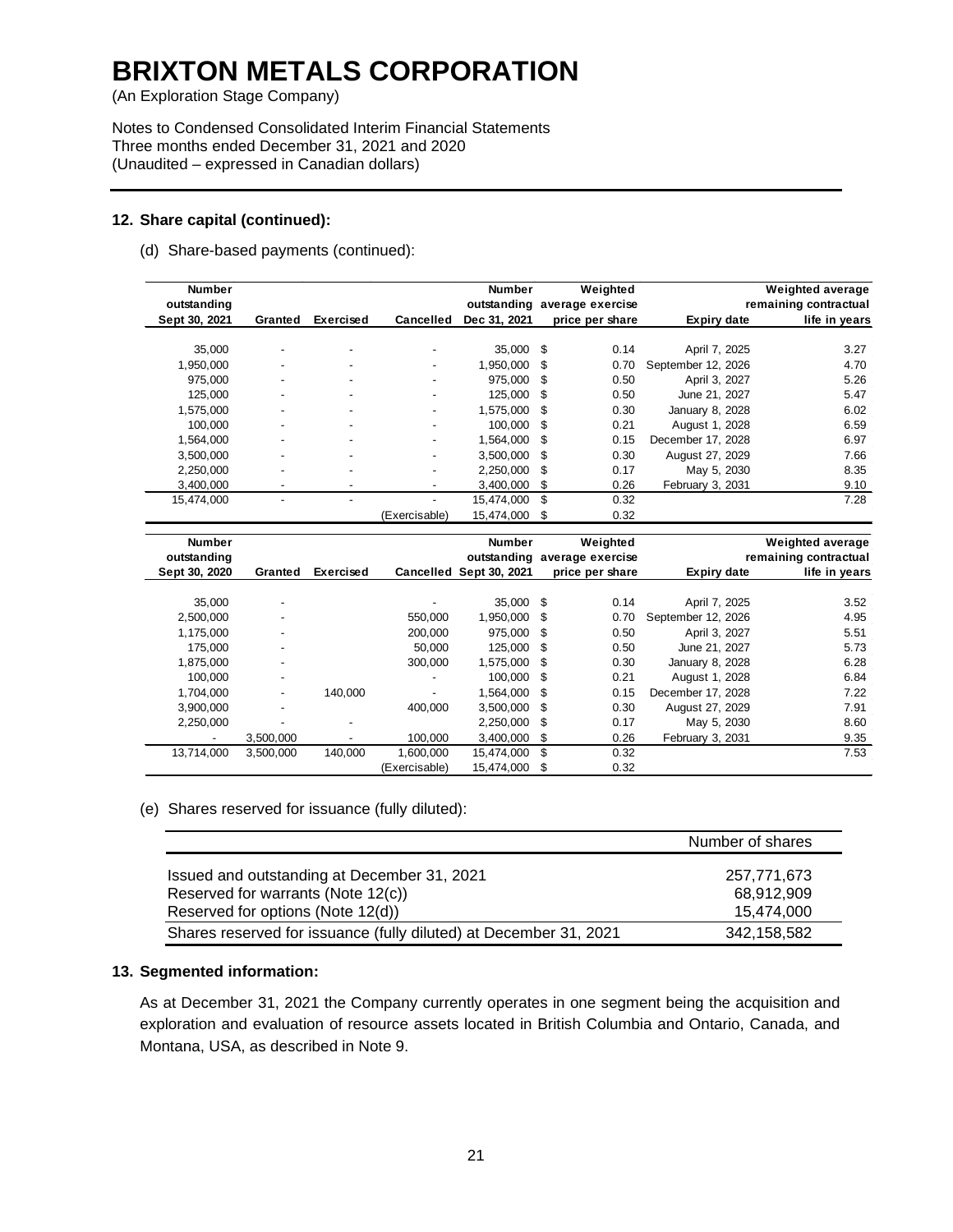(An Exploration Stage Company)

Notes to Condensed Consolidated Interim Financial Statements Three months ended December 31, 2021 and 2020 (Unaudited – expressed in Canadian dollars)

### **14. Financial instruments and risk management:**

#### *Financial instruments*

The Company's cash and restricted cash is classified at amortized cost. The carrying values of receivables and accounts payable and accrued liabilities, rental deposit, and due to related parties approximate their fair values due to their short terms to maturity.

# *Financial risk factors*

The Company's risk exposures and the impact on the Company's financial instruments are summarized below:

(a) Credit risk:

Credit risk is the risk of loss associated with a counter party's inability to fulfill its payment obligations. The Company's receivables consist of amounts due from a Canadian government agency, and cash and restricted cash are held with a large and stable Canadian chartered bank. Management believes that credit risk related to these amounts is nominal.

(b) Liquidity risk:

The Company's approach to managing liquidity risk is to ensure that it will have sufficient liquidity to meet its liabilities as they fall due. As of December 31, 2021, the Company had cash of \$12,877,250 to settle current liabilities of \$2,349,241. The Company has sufficient cash to settle current liabilities.

(c) Market risk:

Market risk is the risk of loss that may arise from changes in market factors such as interest rates, foreign exchange rates, and commodity and equity prices.

(*i*) Interest rate risk:

The Company has cash balances and no interest-bearing debt. The Company's current policy is to keep larger cash balances invested in investment-grade short-term demand deposit certificates issued by its banking institutions. The Company is nominally exposed to interest rate risk.

(*ii*) Foreign currency risk:

Foreign currency risk is the risk that the fair value or future cash flows of a financial instrument will fluctuate because of changes in foreign currency rates. As at December 31, 2021, the Company had nominal cash on hand and payables denominated in US dollars.